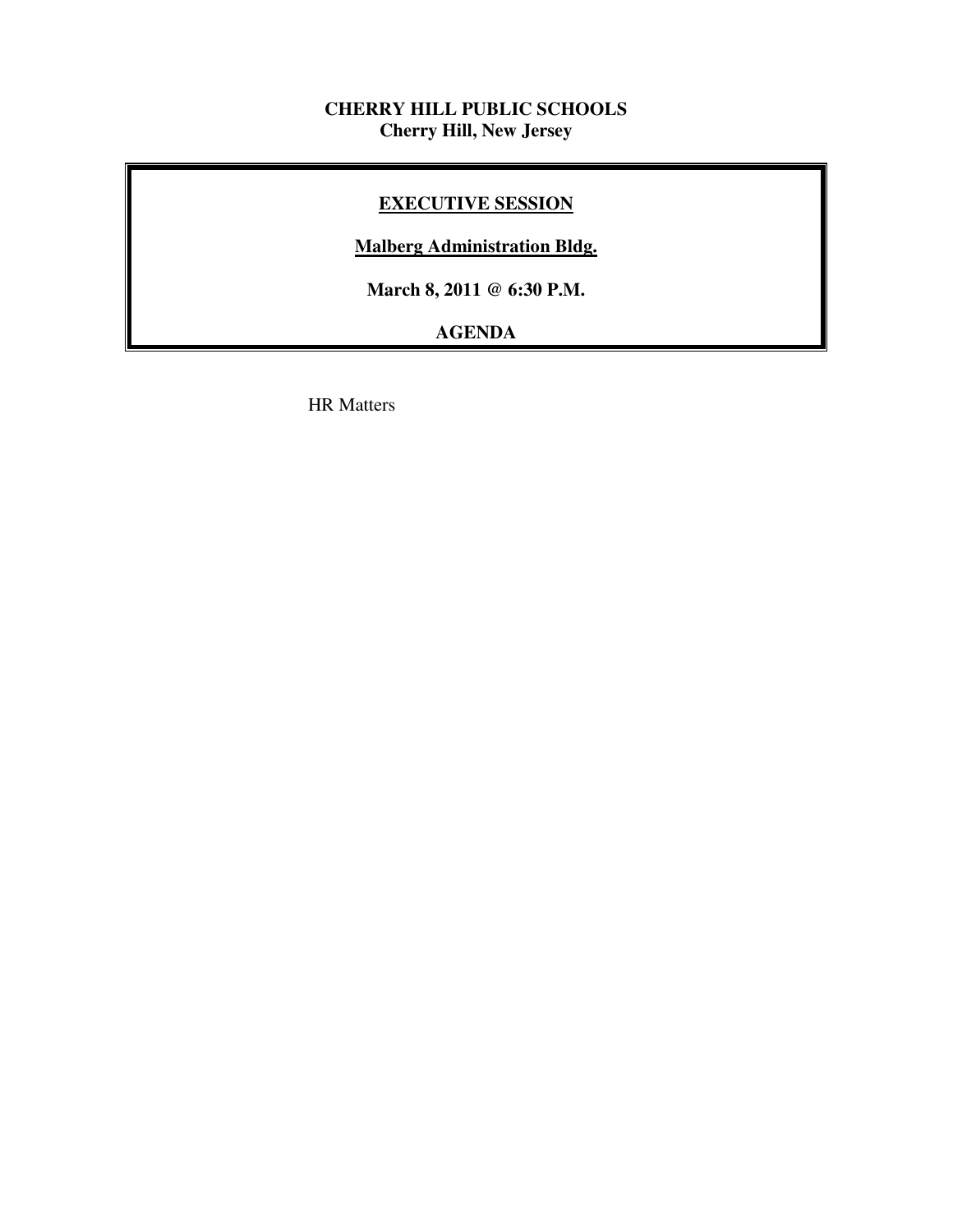#### CHERRY HILL PUBLIC SCHOOLS Cherry Hill, New Jersey

## **SPECIAL ACTION AGENDA**

 Malberg Administration Building – Board Room March 8, 2011 7:00 PM

Meeting called to order by  $-$ 

#### **ROLL CALL**

 Mr. Seth Klukoff, President Mrs. Kathy Judge, Vice President Mrs. Sherrie Cohen Mr. Eric Goodwin Mrs. Colleen Horiates Mrs. Carol Matlack Mr. Steven Robbins Mr. Elliott Roth Mr. Wayne Tarken

#### *Student Representatives to the Board of Education*

*Jonathan Silverstone, H.S. East* Samantha Farkas, H.S. West  *Chandani Desai, H.S. East Alternate Kevin Ryan, H.S. West Alternate* 

 *Dr. David C. Campbell, Superintendent Mr. James Devereaux, Assistant Superintendent, Business/Board Secretary Dr. Lawyer Chapman, Assistant Superintendent, Pre-K – 12 Dr. Maureen Reusche, Assistant Superintendent, Curriculum & Instruction Ms. Nancy Adrian, Director of Human Resources Mr. Donald Bart, Director of Support Operations Mrs. Susan Bastnagel, Public Information Officer* 

 *Mr. Paul Green – Board Solicitor* 

 *Public Discussion (up to three minutes per person) Action Agenda*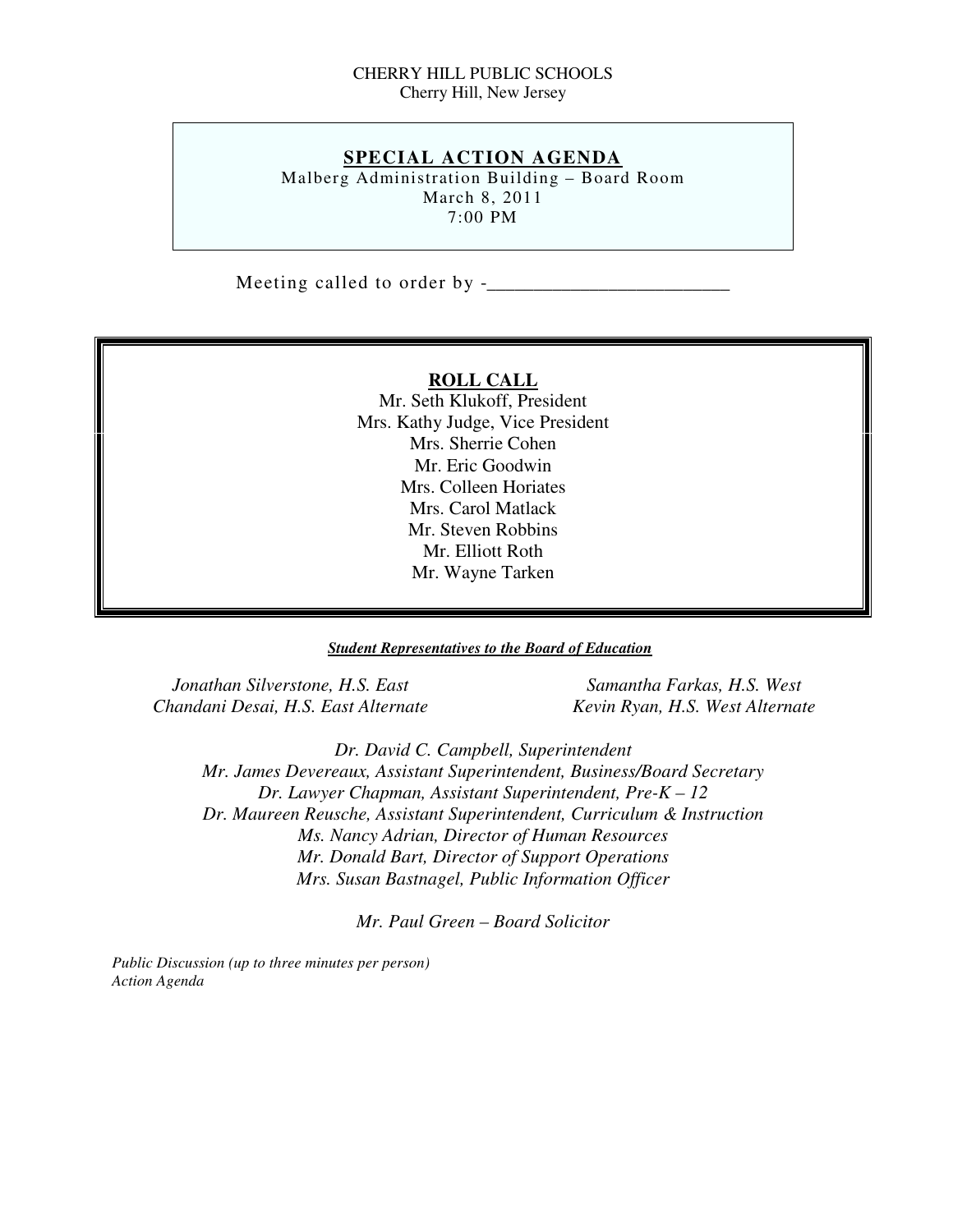### **SPECIAL ACTION AGENDA**

#### **March 8, 2011**

#### **Board of Education Committees:**

#### **Curriculum & Instruction Committee Members (yellow)**

Chairperson: Eric Goodwin

Administrative Liaison: Maureen Reusche

Committee Members: Sherrie Cohen, Colleen Horiates, Carol Matlack

#### **Business & Facilities Committee Members (blue)**

Chairperson: Steven Robbins

Administrative Liaison: James Devereaux

Committee Members: Elliott Roth, Wayne Tarken

#### **Negotiations, Human Resources & Litigation Committee Members (pink)**

Chairperson: Kathy Judge

Administrative Liaison: Nancy Adrian

Committee Members: Sherrie Cohen, Colleen Horiates

#### **Policy & Legislation Committee Members (green)**

Chairperson: Kathy Judge

Administrative Liaison: James Riordan

Committee Members: Eric Goodwin, Seth Klukoff, Carol Matlack

#### **Strategic Planning**

Chairperson: Elliott Roth

Administrative Liaison: James Devereaux

Committee Members: Steve Robbins, Seth Klukoff, Wayne Tarken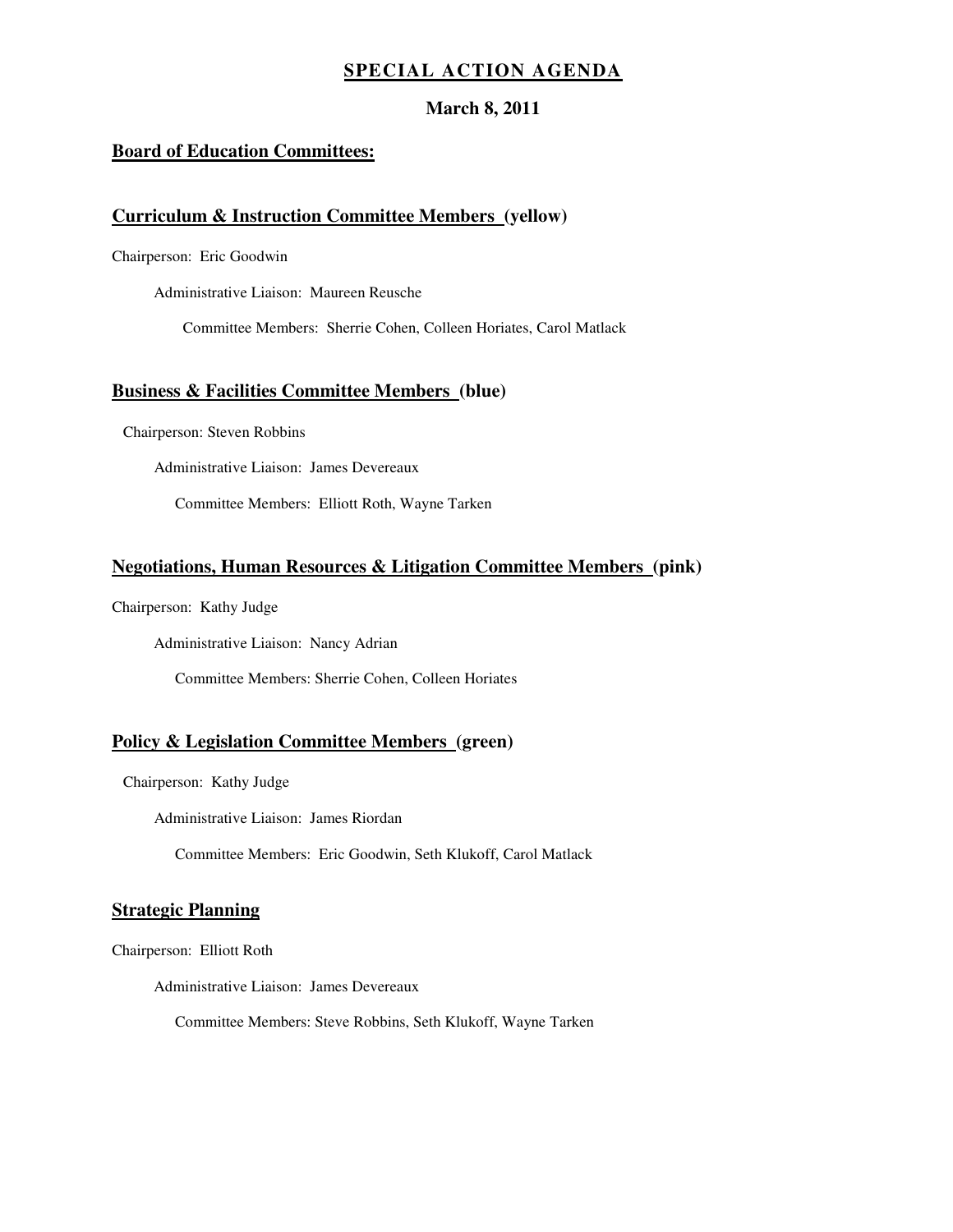# **A. CURRICULUM & INSTRUCTION**

 *Long Range Plan Goals:* 

- *"Establish for students, high academic, social and moral standards which reflect the attributes of a responsible, well-rounded and contributing member of society."*
- *"Design all aspects of curriculum to ensure all students are provided with opportunities to meet or exceed high academic standards."*
- *"Design curriculum that ensures all students acquire the knowledge, skills and behavior necessary to prepare them for higher education and/or the workplace now and in the future."*

The Superintendent recommends the following:

1. Approval of Attendance at Conferences and Workshops

#### **ITEM 1. APPROVAL OF ATTENDANCE AT CONFERENCES AND WORKSHOPS**

 **WHEREAS**, certain Cherry Hill School District employees have requested authorization to attend the conference(s)/workshop(s) listed below, and

 **WHEREAS**, the attendance of each employee at the specified conference/workshop is educationally necessary, fiscally prudent and 1) directly related to and within the scope of the employee's current responsibilities and the District's professional development plan, and 2) critical to the instructional needs of the District or furthers the efficient operation of the District:

 **NOW, THEREFORE, BE ITRESOLVED**, that the Cherry Hill Board of Education authorizes the attendance of the employees at the specified conferences/workshops listed below, and be it

 **FURTHER RESOLVED**, that the Board hereby determines that the estimated expenses related to the authorized travel listed below are justified and therefore authorizes payment of any registration fees and reimbursement of statutorily authorized travel expenditures to the designated employees, not to exceed District budgetary limitations and to be in accordance with the provisions of *N.J.S.A.* 18A:11-12, the District's travel policy and procedures, State travel

 payment guidelines established by the Department of Treasury in NJOMB circular letter 08-13-OMB, and with guidelines established by the federal Office of Management and Budget:

| #            | <b>NAME</b>                | <b>CONFERENCE</b>                                                     | <b>DATE</b> | COST<br><b>NOT TO</b><br><b>EXCEED</b>                 |
|--------------|----------------------------|-----------------------------------------------------------------------|-------------|--------------------------------------------------------|
| $\mathsf{A}$ | Mona Noyes<br>Central      | Developing Citizens of<br>Character, Lawrenceville,<br>N <sub>J</sub> | 3/15/11     | \$98.81<br>Registration/Travel<br><b>General Funds</b> |
| B            | Beth Anne Kob<br>Woodcrest | Developing Citizens of<br>Character, Lawrenceville,                   | 3/15/11     | \$75.00<br>Registration<br><b>General Funds</b>        |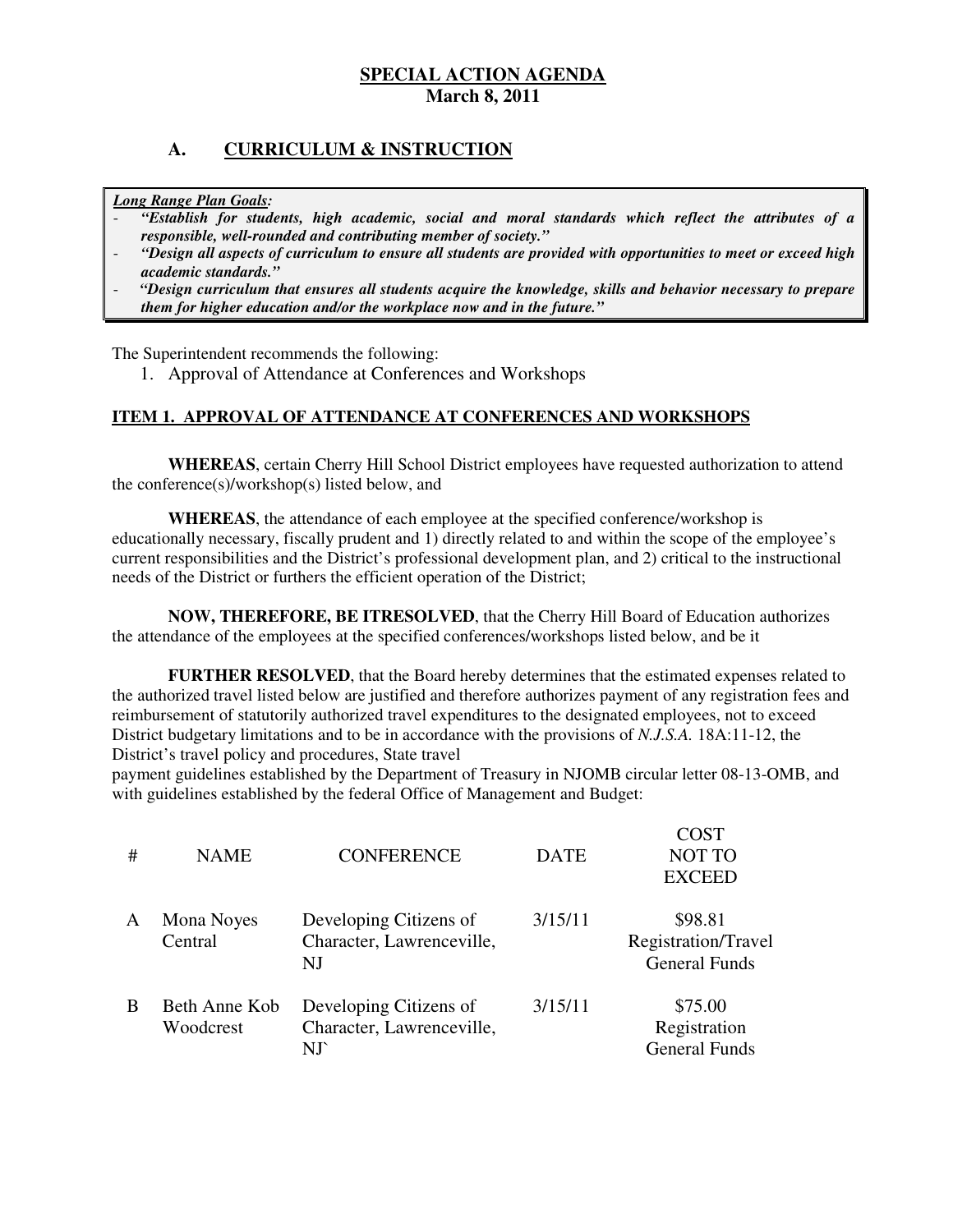# **A. CURRICULUM & INSTRUCTION**

# **ITEM 1. APPROVAL OF ATTENDANCE AT CONFERENCES AND WORKSHOPS-continued**

|   | Wayne Nystrom<br>Camden<br>Catholic     | Good Ideas In Teaching<br>PreCalculus and,<br>Piscataway, NJ                    | 3/18/11 | \$165.00<br>Registration<br>Title II Funds         |
|---|-----------------------------------------|---------------------------------------------------------------------------------|---------|----------------------------------------------------|
| D | Samantha<br>Vanaman<br>Alternative H.S. | <b>English Language Arts</b><br>Foundation for<br>Education, Monroe Twp.,<br>NJ | 4/11/11 | \$179.37<br>Registration/Mileage<br>Title II Funds |
| E | Robert Metzger<br>Alternative H.S.      | <b>English Language Arts</b><br>Foundation for<br>Education, Monroe Twp.,<br>NJ | 4/11/11 | \$179.37<br>Registration/Mileage<br>Title II Funds |

| Motion | Second | V ote |
|--------|--------|-------|
|        |        |       |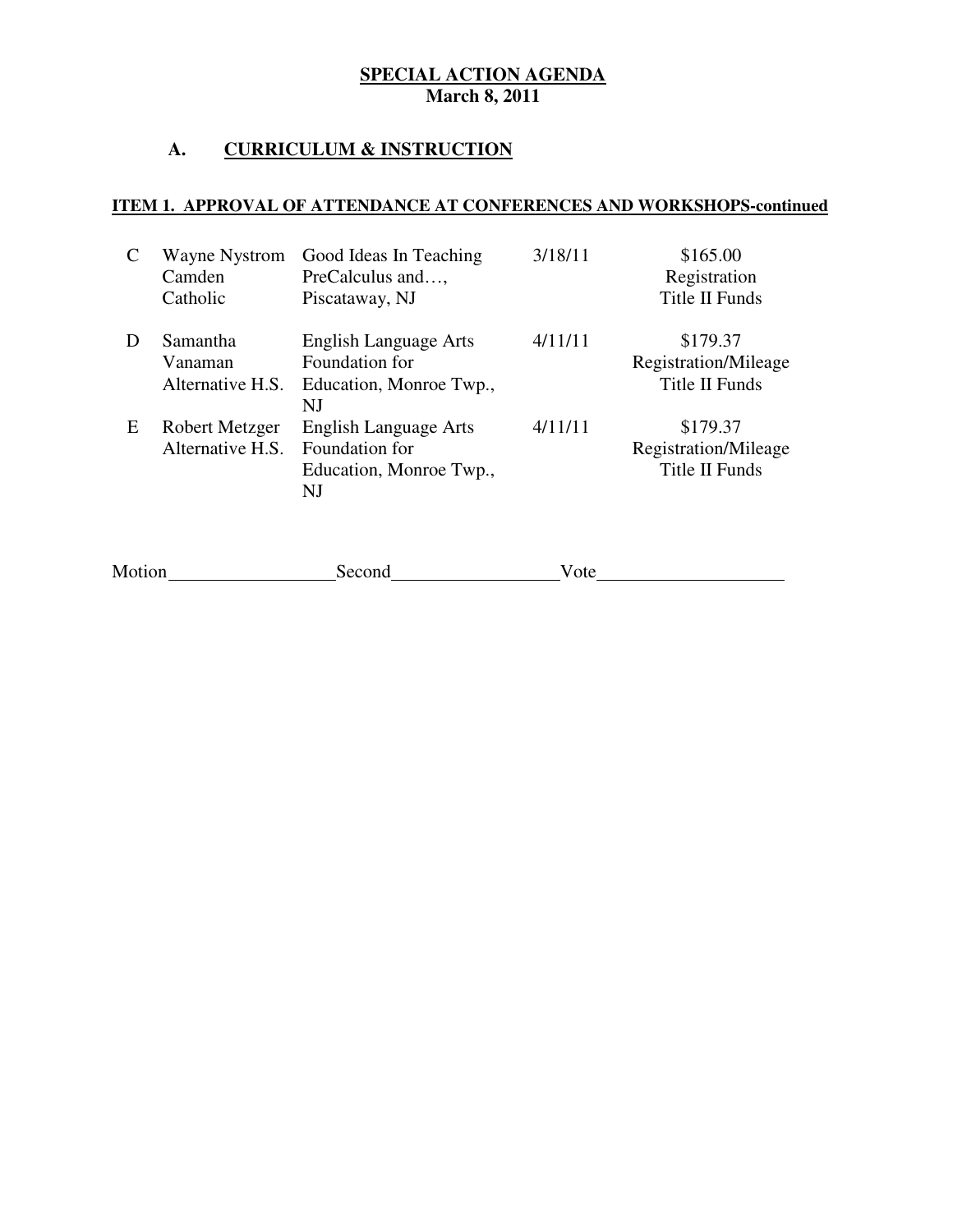# **B. BUSINESS AND FACILITIES**

#### *Long Range Plan Goals*

- *"Provide a clean, healthy, safe, and secure physical environment for all students and staff."*
- *all school district facilities."*  ● *"Consistently allocate the funds necessary for systematically maintaining, upgrading, and repairing*

# *The Superintendent recommends the following:*

 *1. Approval of Bill List* 

#### **ITEM 1. FINANCIAL REPORTS**

# **APPROVAL OF BILL LIST**

 be approved as submitted. It is recommended that the Bill List dated, March 8, 2011 in the amount of \$1,541,863.03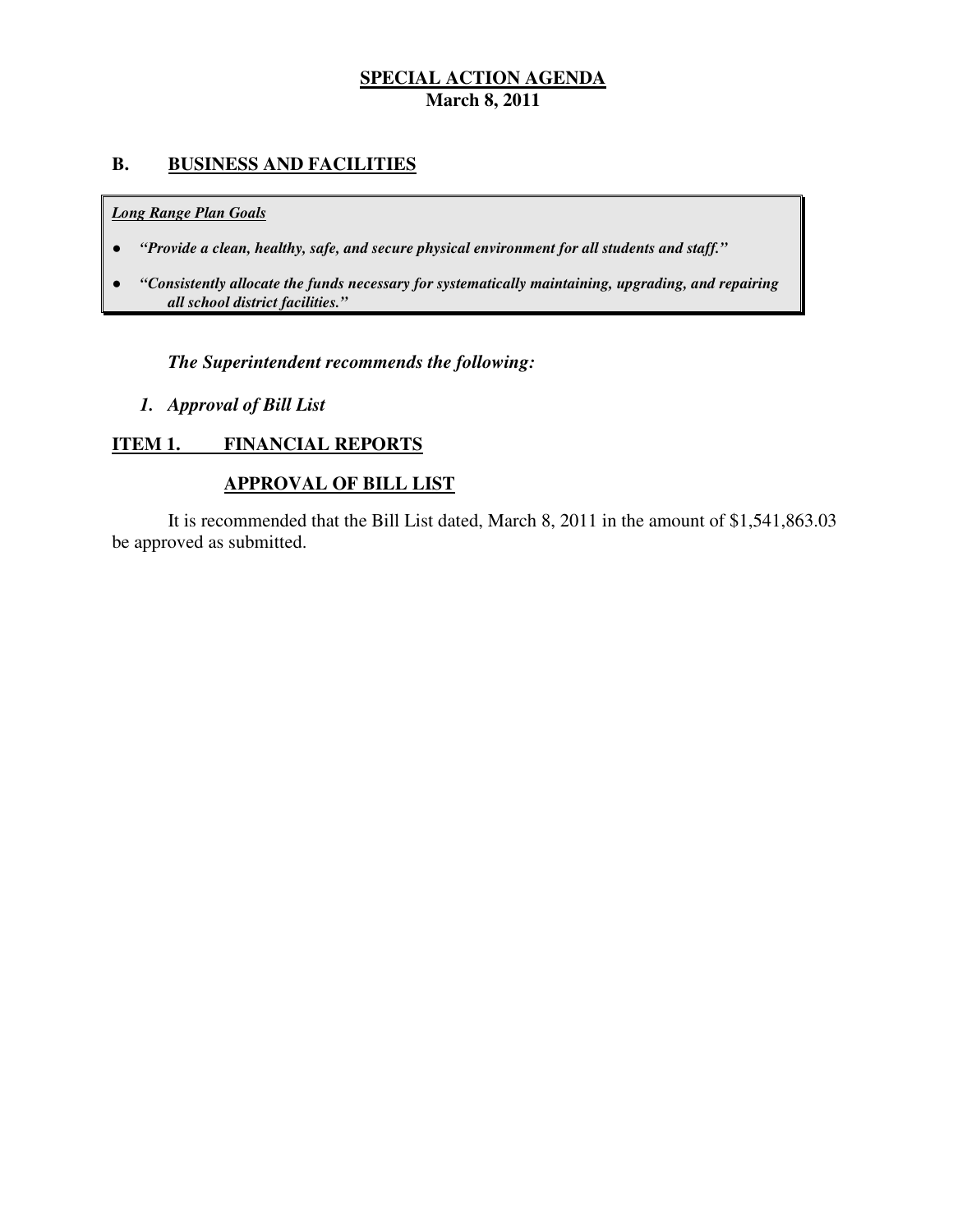## **C. HUMAN RESOURCES/NEGOTIATIONS**

#### *Long Range Plan Goal:*

 • *"Optimize Human Resource function to meet changing instructional and organizational program requirements."* 

The Superintendent recommends the following:

- 1. 1. Termination of Employment—Non-Certificated
- $2.$ 2. Appointments—Certificated
- $3<sub>1</sub>$ 3. Appointments—Non-Certificated

# **ITEM 1. TERMINATION OF EMPLOYOMENT—NON-CERTIFICATED**

(a) Resignation

#### **RECOMMENDATION:**

 It is recommended that the following resignation be accepted on the date listed for the reason indicated:

| Name          | <b>Assignment</b>           |              | <b>Effective Date</b> | Reason     |
|---------------|-----------------------------|--------------|-----------------------|------------|
| Nicole Jay    | Cooper-Exceptional          |              | 3/02/11               | Personal   |
|               | Educational<br>(\$12,598)   | Assistant    |                       |            |
| Marjorie Levy | <b>CHHS</b><br>$(\$96,960)$ | West-English | 2/01/12               | Retirement |

### **ITEM 2. APPOINTMENTS—CERTIFICATED**

(a) Regular

#### **RECOMMENDATION:**

 It is recommended that the persons listed be appointed to the positions indicated for the 2010-11 school year in accord with the data presented:

| Name                 | Assignment                                                                                                                             | <b>Effective Date</b>                  | Salary                                   |
|----------------------|----------------------------------------------------------------------------------------------------------------------------------------|----------------------------------------|------------------------------------------|
| Gabriela<br>Strifler | Barclay-Special<br>Education (Long term<br>substitute for A. Belkin<br>on leave of absence-<br>budget $\#11-213-100-$<br>$101-61-0100$ | 3/18/11-4/15/11<br>(contract extended) | $$46,277$ prorated<br>(Bachelors-step 1) |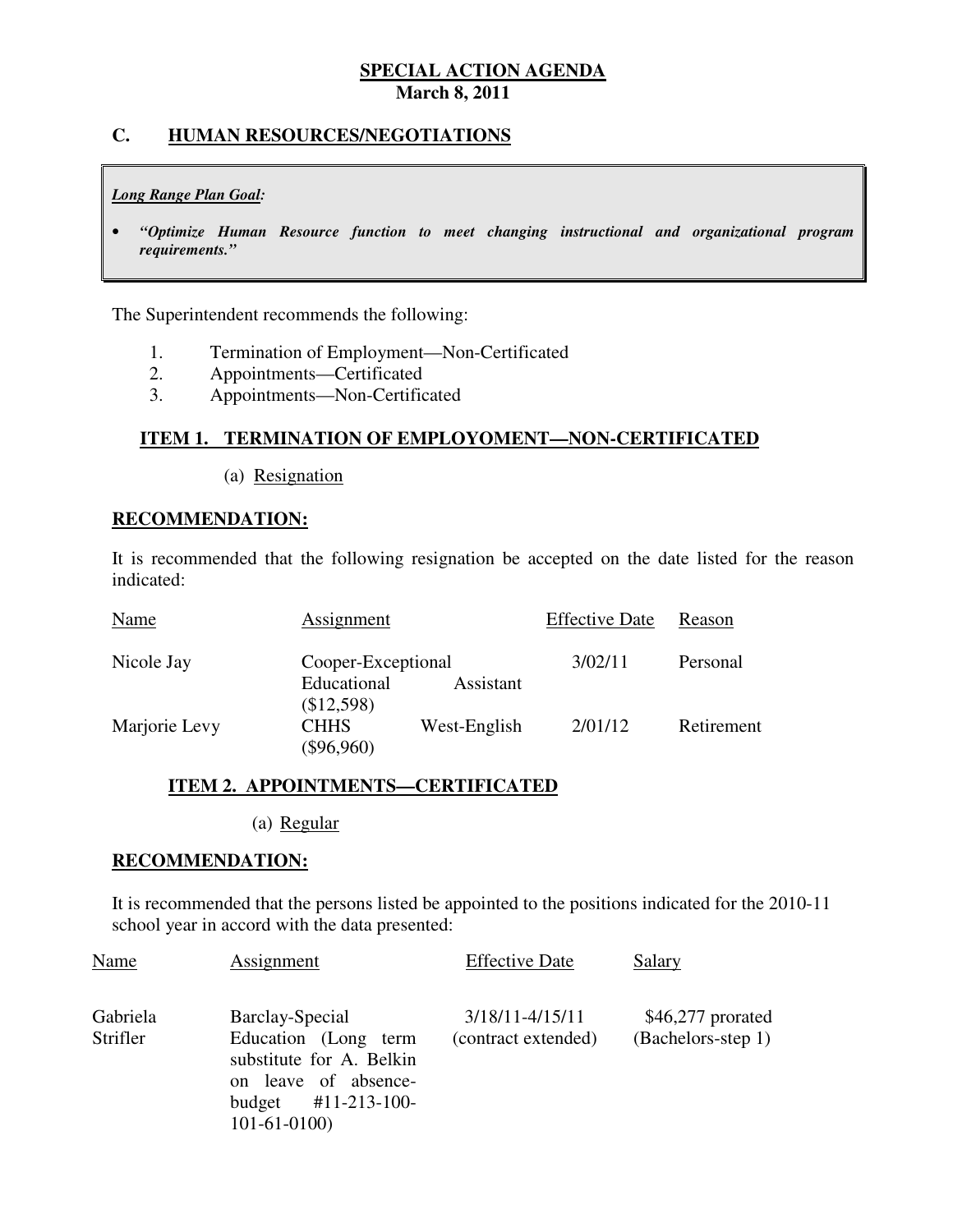# **C. HUMAN RESOURCES/NEGOTIATONS**

### **ITEM 2. APPOINTMENTS—CERTIFICATED - continued**

# (a) Regular - continued

# **RECOMMENDATION:**

 It is recommended that the persons listed be appointed to the positions indicated for the 2010-11 school year in accord with the data presented: Ĩ

| Name                      | Assignment                                                                                                                                                                                       | <b>Effective Date</b>                     | Salary                                         |
|---------------------------|--------------------------------------------------------------------------------------------------------------------------------------------------------------------------------------------------|-------------------------------------------|------------------------------------------------|
| <b>Faisal Sheikh</b>      | Paine-Grade 4<br>(Long<br>term substitute<br>for J.<br>VanGinhoven on leave                                                                                                                      | On or about 3/07/11-<br>6/30/11           | \$47,622 prorated<br>(Bachelors+15-step)<br>2) |
| <b>Theresa</b><br>Klawunn | of absence-budget #11-<br>120-100-101-27-0100)<br>Paine-Grade 3 (Long<br>term substitute for M.<br>Santiago on leave of                                                                          | 3/28/11-5/31/11                           | $$51,581$ prorated<br>(Masters-step 5)         |
| Karla Smith               | absence-<br>budget $#11$ -<br>120-100-101-27-0100)<br>Paine-Grade 3 (Long<br>term substitute for A.<br>leave<br>Plum<br>of<br>on                                                                 | 3/24/11-6/30/11                           | \$50,598 prorated<br>(Masters-step 2)          |
| Laura Lamboy              | absence-budget<br>$#11-$<br>120-100-101-27-0100)<br>Barclay-Special<br>Education (Long term<br>substitute for T. Myers<br>on leave of absence-                                                   | 3/22/11-6/30/11                           | \$50,398 prorated<br>(Masters-step 1)          |
| Karyn Zmuda               | #11-213-100-<br>budget<br>101-61-0100/11-215-<br>$100-101-61-0100$<br>Barton-Grade 1 ((Long<br>term substitute for M.<br>Kosmaczewski on leave<br>of absence-budget #11-<br>120-100-101-03-0100) | $3/1/11 - 3/17/11$<br>(contract extended) | $$46,277$ prorated<br>(Bachelors-Step 1)       |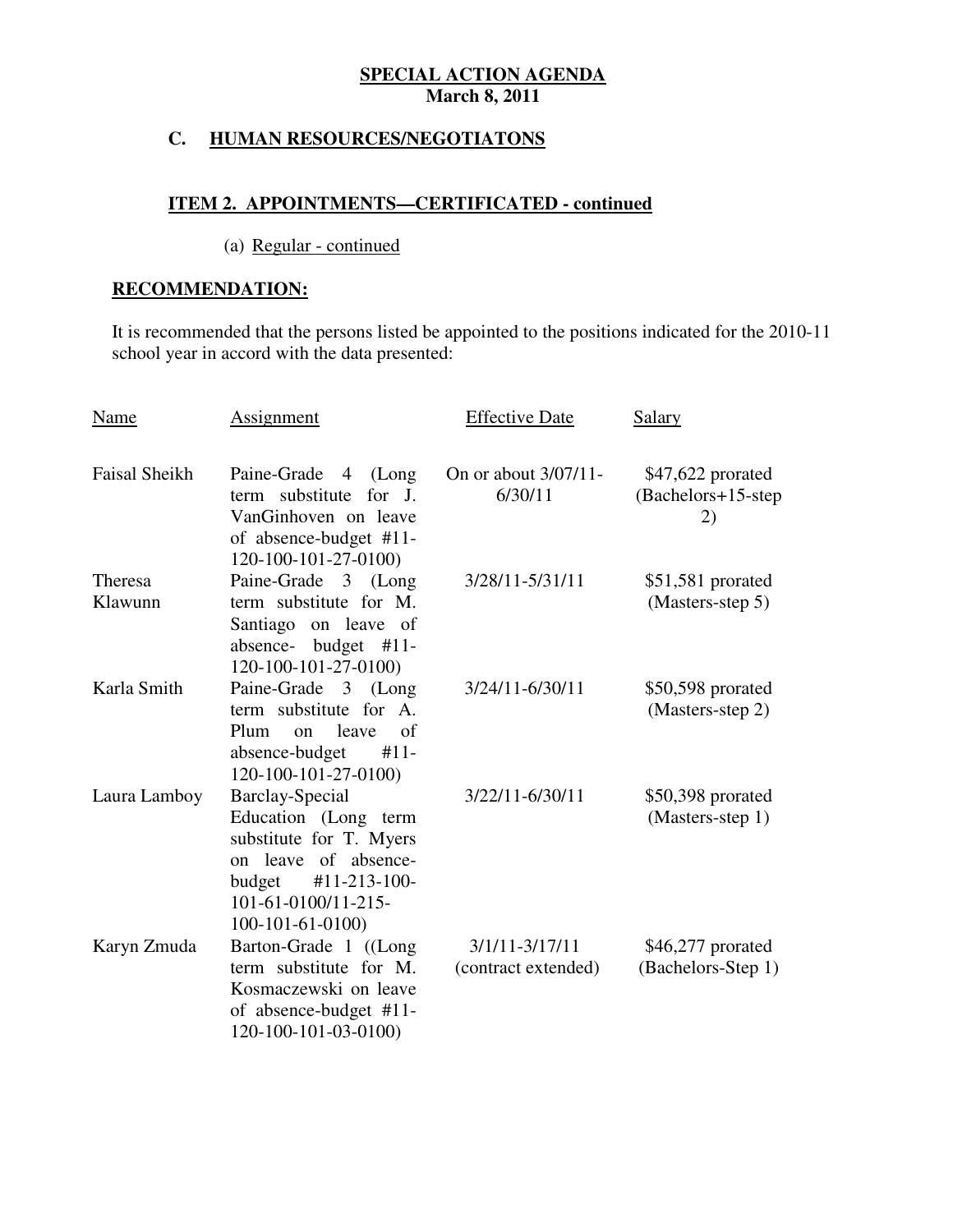#### **HUMAN RESOURCES/NEGOTIATONS**

# **ITEM 2. APPOINTMENTS—CERTIFICATED**

# b) Homebound Tutors

# **RECOMMENDATION:**

 It is recommended that the persons listed be approved as homebound tutors for the 2010-11 school year at the hourly rate of \$41.03. Monies budgeted from account #11-150-100-101-71-0101:

Name

Michael Long

# **ITEM 3. APPOINTMENTS—NON-CERTIFICATED**

(a) Regular

# **RECOMMENDATION:**

 It is recommended that the person listed be appointed to the position indicated for the 2010-11 school year in accord with the data presented:

| Name          | Assignment                                                                                                                    | <b>Effective Dates</b> | Salary/Hourly Rate |
|---------------|-------------------------------------------------------------------------------------------------------------------------------|------------------------|--------------------|
| Susan Camilli | Stockton-Educational Assistant On or about<br>(Reassignment of J. DiNoia-<br>32.5 hrs/wk-budget #11-204-<br>$100-106-33-0100$ | 3/08/11-6/30/11        | \$9.07             |

| Motion | Second | ote |
|--------|--------|-----|
|        |        |     |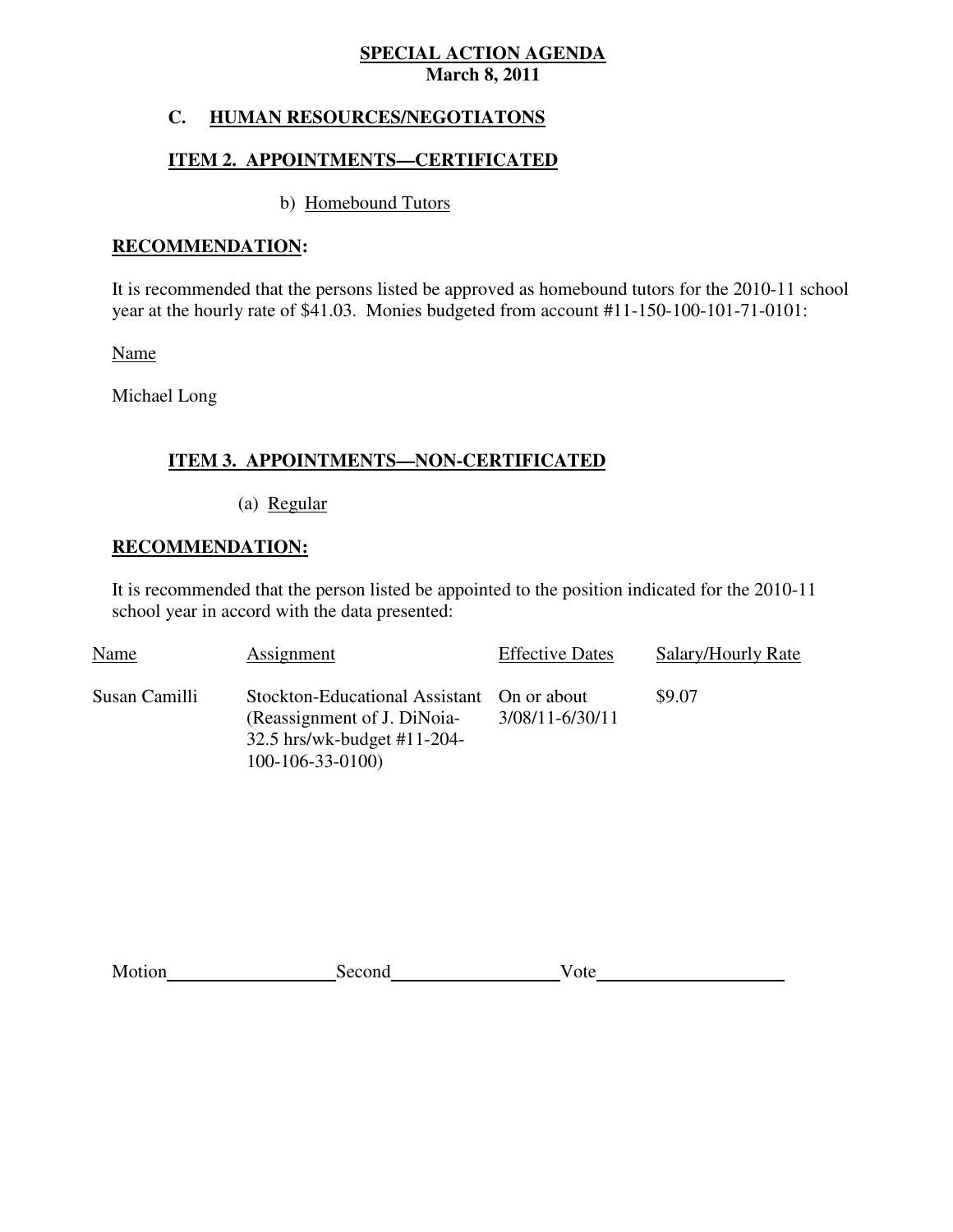# **D. POLICIES & LEGISLATION COMMITTEE**

# *Long Range Plan Goals:*

 *"Board of Education members, administrators, teachers, parents and the community work together to ensure all students are provided with academic, social and emotional support necessary to create optimal conditions for high achievement, continued growth and personal development."* 

The Superintendent recommends the following:

1. Waiver of Procedure F-3: Secondary Field Trips

#### **ITEM 1. ITEM 1. WAIVER OF PROCEDURE F-3: SECONDARY FIELD TRIPS**

#### **RECOMMENDATION:**

 It is recommended that the Procedure F-3: Secondary Field Trips be waived to accommodate the trip listed below.

| <b>School</b>    | Trip                      | Location            | <b>Dates</b>         | # School Days<br><b>Missed</b> |
|------------------|---------------------------|---------------------|----------------------|--------------------------------|
| <b>CHHS West</b> | Dance Team<br>Competition | Myrtle<br>Beach, SC | March 11-14,<br>2011 |                                |

|  | Motion | Second | ote |
|--|--------|--------|-----|
|--|--------|--------|-----|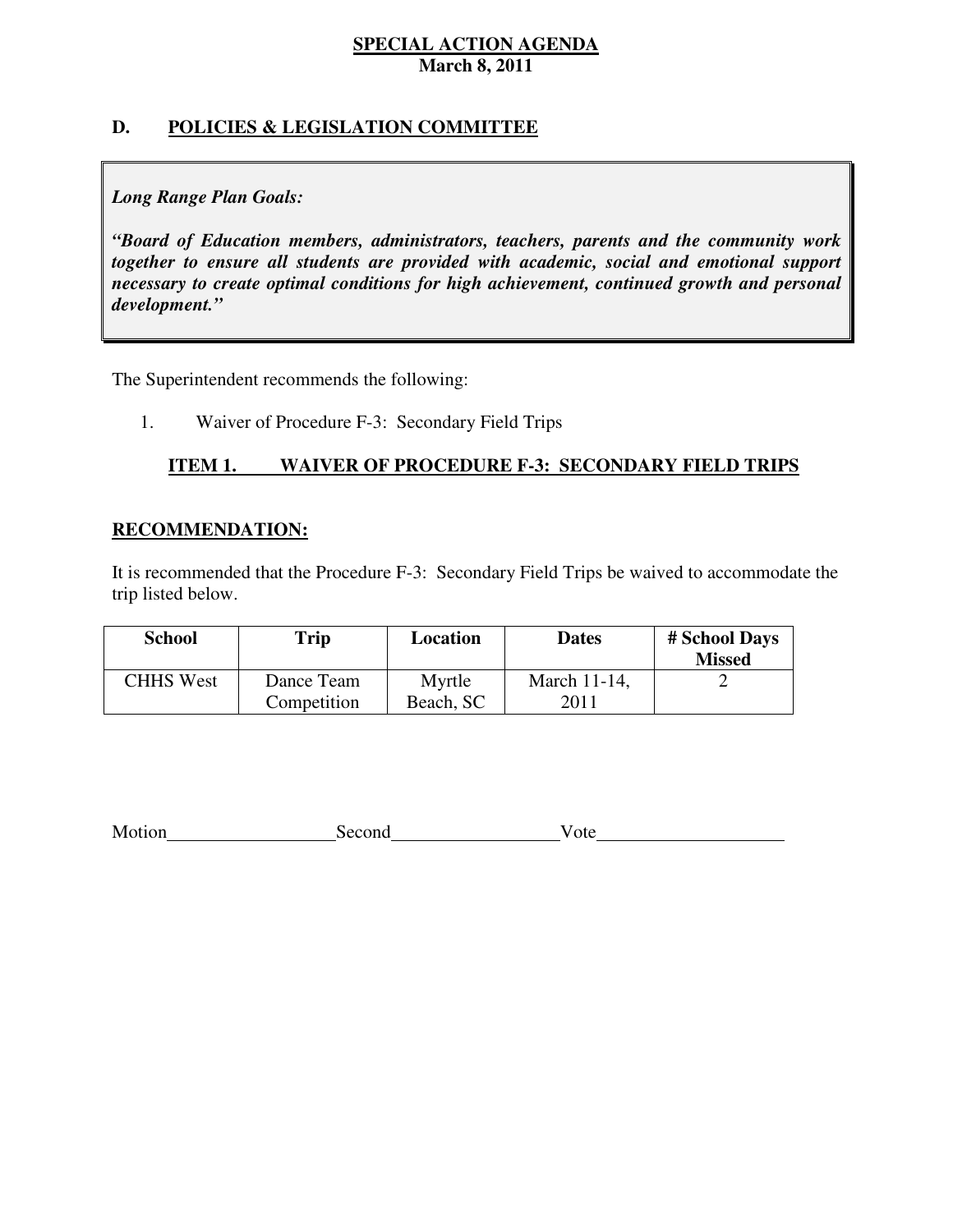# **E. STRATEGIC PLANNING**

The Superintendent recommends the following

# **A. DEMOGRAPHER**

 **WHEREAS**, the Cherry Hill Board of Education (the "Board") has determined that it requires the services of a demographer, and issued a Request for Proposals for demographic services; and

 **WHEREAS**, upon the recommendation of the Superintendent of Schools and the Assistant Superintendent-Business, the proposal of Sundance Associates was both the lowest priced proposal and best meets the needs of the District; and

 **WHEREAS,** the total amount of the contract is below the bid threshold established under the Public School Contracts Law;

# **NOW THEREFORE, BE IT**

 **RESOLVED**, that upon the recommendation of the Superintendent of Schools, and the Assistant Superintendent-Business, the Board hereby approves a contract between the Board and Sundance Associates in accordance with the terms of the Request for Proposals and Sundance Associates' proposal, at a total base cost for demographic study of \$11,250, with an option for GIS Mapping at a cost of \$9,500 and an option for inclusion of a receiving arrangement in the study at a cost of \$500; and be it

 **FURTHER RESOLVED**, that the Board President and Secretary are authorized and directed to execute an appropriate form of contract on behalf of the Board of Education upon final approval of the form of same by the Board Solicitor.

PO #11-06381

| Motion | Second | ote |
|--------|--------|-----|
|        |        |     |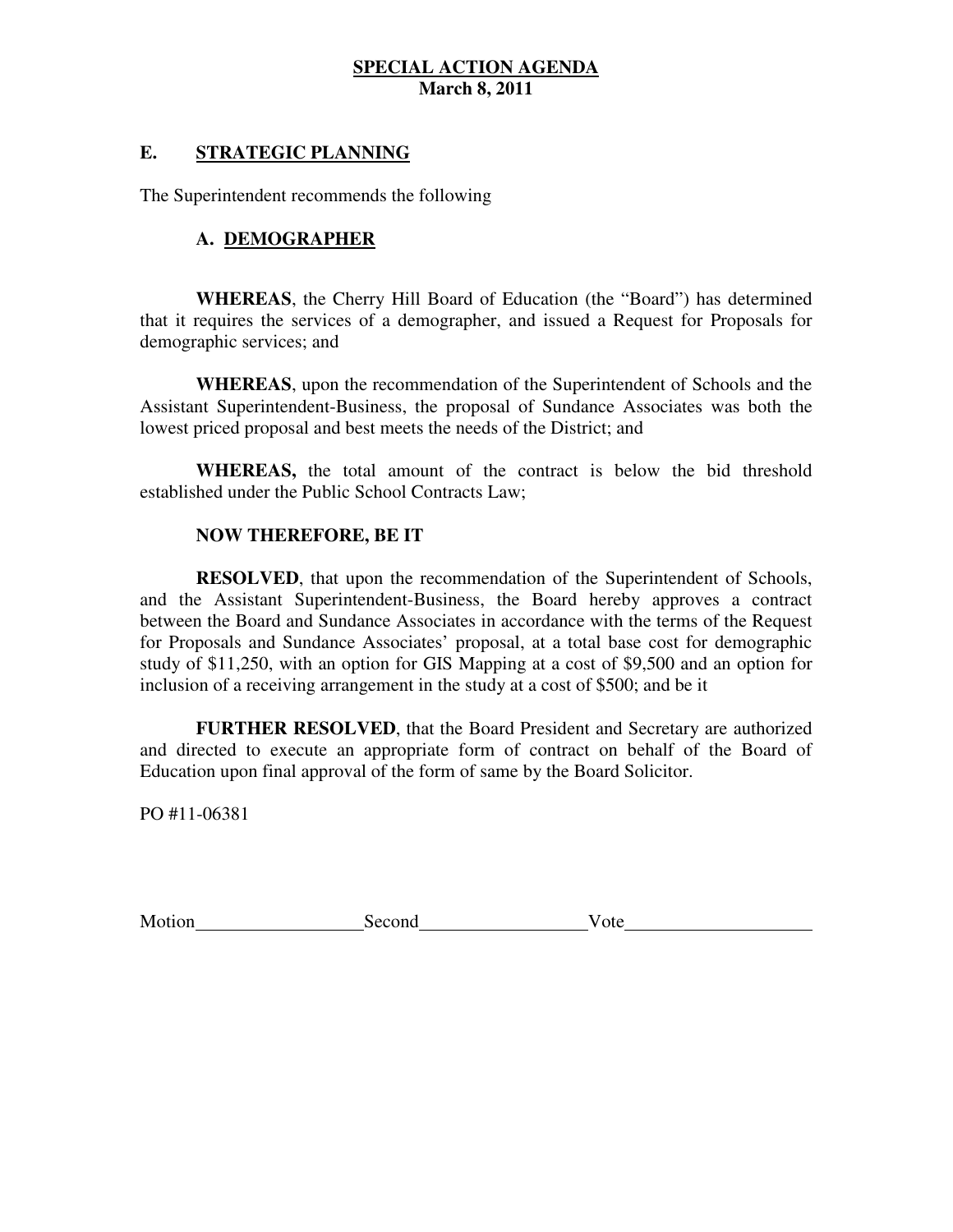# memorandum

# **Date: March 3, 2011**

**To:** Members, Board of Education

**From:** Dr. David Campbell, Superintendent

# **AGENDA**

# **EXECUTIVE SESSION - 6:30 PM SPECIAL ACTION MEETING—7:00 PM BOARD WORK SESSION—Immediately following Special Action**

**March 8, 2011 Malberg Board Room** 

# **BOARD OF EDUCATION COMMITTEES**

#### **Curriculum & Instruction Committee Members (yellow)**  Chairperson: Eric Goodwin Administrative Liaison: Maureen Reusche Committee Members: Colleen Horiates, Sherrie Cohen, Carol Matlack

## **Business & Facilities Committee Members (blue)**

 Chairperson: Steven Robbins Administrative Liaison: James Devereaux Committee Members: Elliott Roth, Wayne Tarken

 **Negotiations, Human Resources & Litigation Committee Members (pink)**  Chairperson: Kathy Judge Administrative Liaison: Nancy Adrian Committee Members: Sherrie Cohen, Colleen Horiates

# **Policy & Legislation Committee Members (green)**

 Chairperson: Kathy Judge Administrative Liaison: James Riordan Committee Members: Eric Goodwin, Seth Klukoff, Carol Matlack

### **Strategic Planning (buff)**

 Chairperson: Elliott Roth Administrative Liaison: James Devereaux Committee Members: Steve Robbins, Seth Klukoff, Wayne Tarken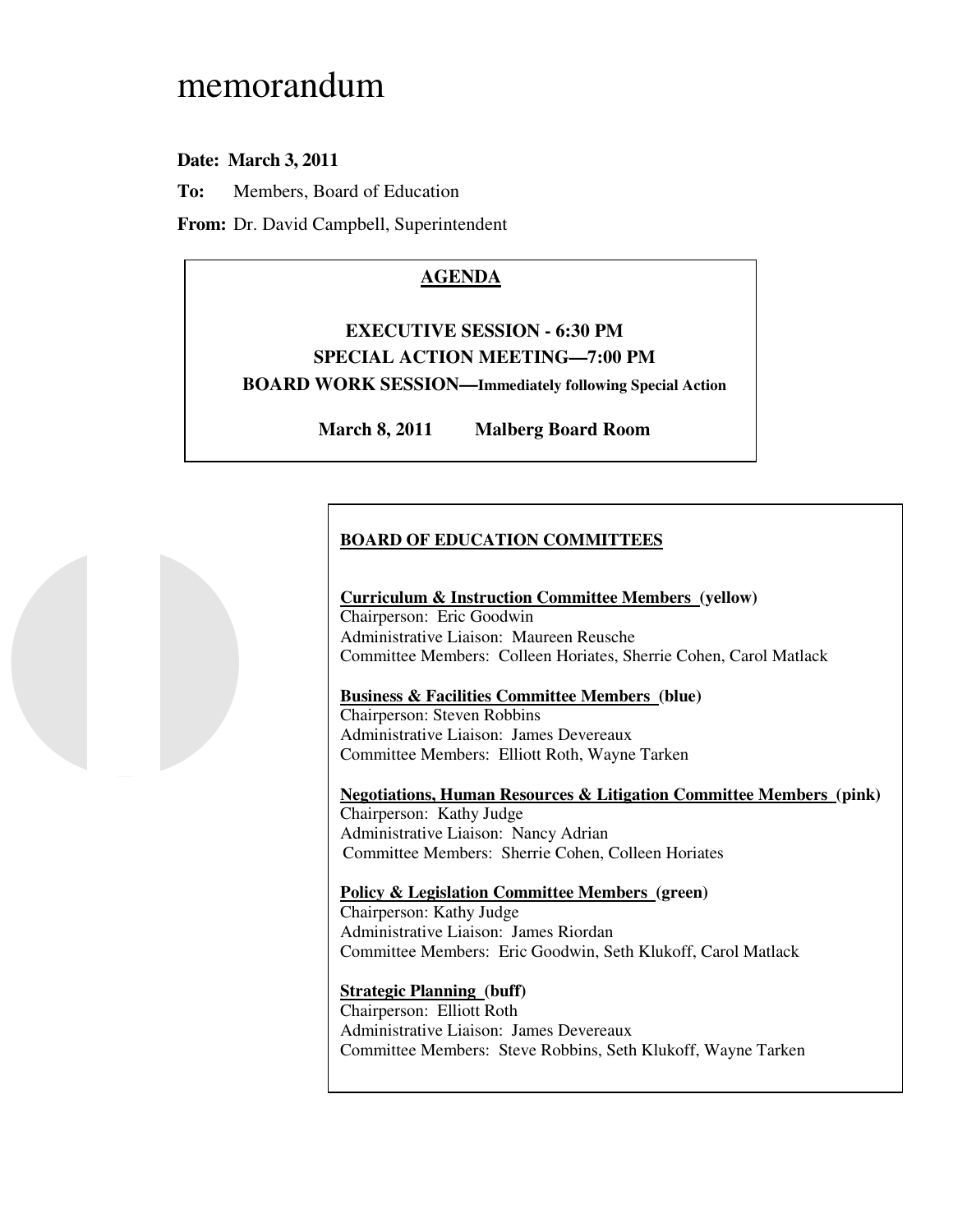# **BOARD WORK SESSION**

# **March 8, 2011**

# **PRESENTATIONS**

# **BOARD WORK SESSION**

• First Public Discussion (Agenda Items -up to three minutes per person)

# **NEW BUSINESS**

• Second Public Discussion (up to three minutes per person)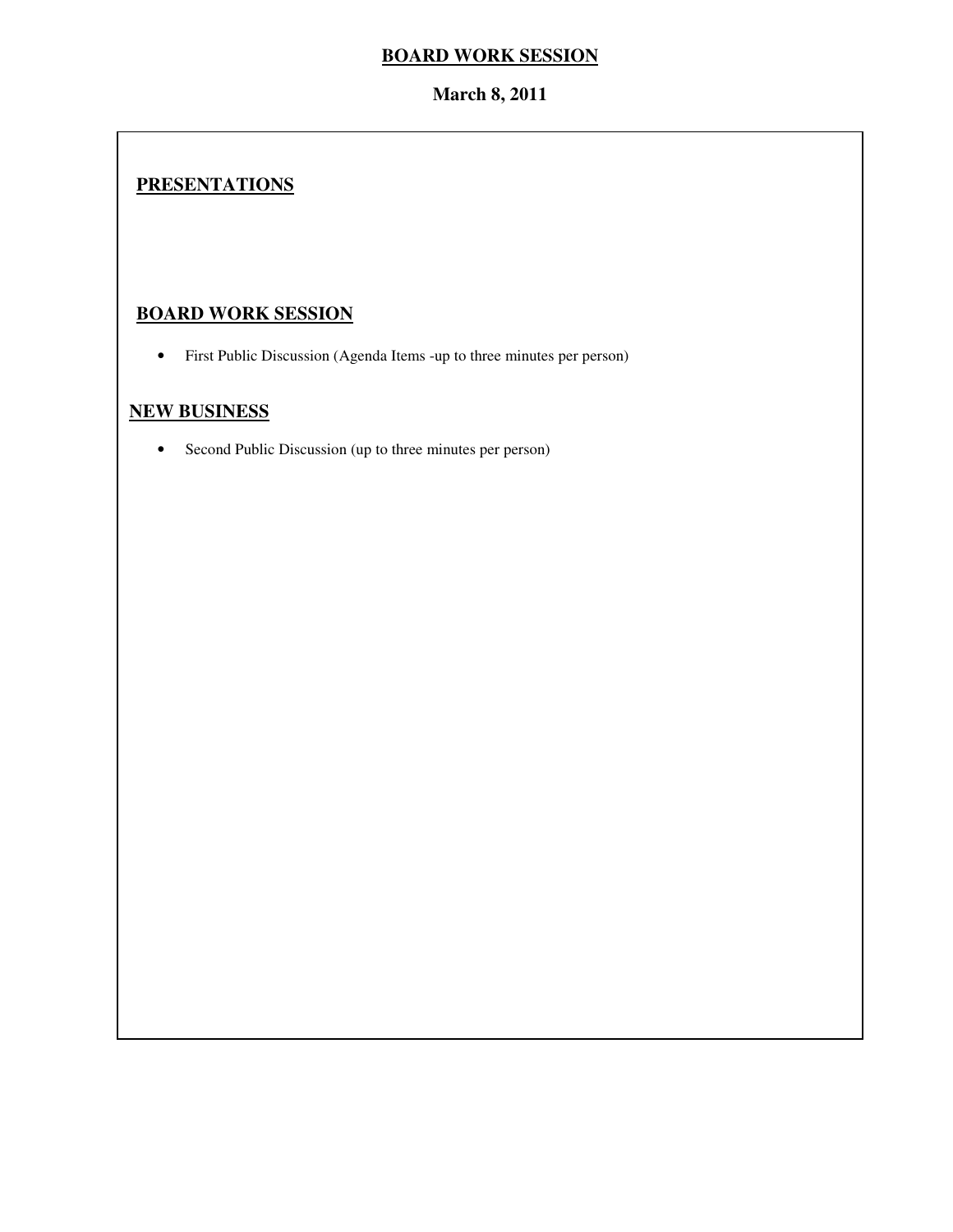# **A. CURRICULUM & INSTRUCTION**

#### *Long Range Plan Goals:*

- \_ *"Establish for students, high academic, social and moral standards which reflect the attributes of a responsible, well-rounded and contributing member of society."*
- \_ *"Design all aspects of curriculum to ensure all students are provided with opportunities to meet or exceed high academic standards."*
- \_ *"Design curriculum that ensures all students acquire the knowledge, skills and behavior necessary to prepare them for higher education and/or the workplace now and in the future."*

The Superintendent recommends the following:

- 1. Approval to Amend Professional Services Agreement
- 2. Approval of Out of District Student Placements
- 3. Approval of Resolutions for Services
- 4. Approval of Tuition Reimbursement

#### **ITEM 1. APPROVAL TO AMEND PROFESSIONAL SERVICES AGREEMENT**

#### **AGREEMENT BETWEEN THE BOARD AND RUTGERS CONTINUING STUDIES**

 **WHEREAS,** on December 21, 2010 the Cherry Hill Board of Education (the "Board") approved a contract with Rutgers Continuing Studies to provide professional development related to Talented and Gifted; and

 **WHEREAS**, the Board has determined that it must expend additional funds to obtain additional professional development services under the current agreement for the 2010-2011 academic year; and

 **NOW, THEREFORE, BE IT RESOLVED,** that the Cherry Hill Board of Education approves a rider to the professional services contract between the Board and Rutgers Continuing Studies during the period May, 2011 through June 2011, for the provision of additional services under that Agreement in the additional amount of Seven Thousand Five Hundred Dollars (\$7,500.00) for a total amount of the contract not to exceed Nineteen Thousand Dollars (\$19,000.00), at the rates set forth in the original Agreement for all such services provided; and be it

 **FURTHER RESOLVED**, that the Board authorizes its President and Secretary to execute the negotiated professional services contract with Rutgers Continuing Studies.

> PO # 11-05128 20-275-200-300-99-0000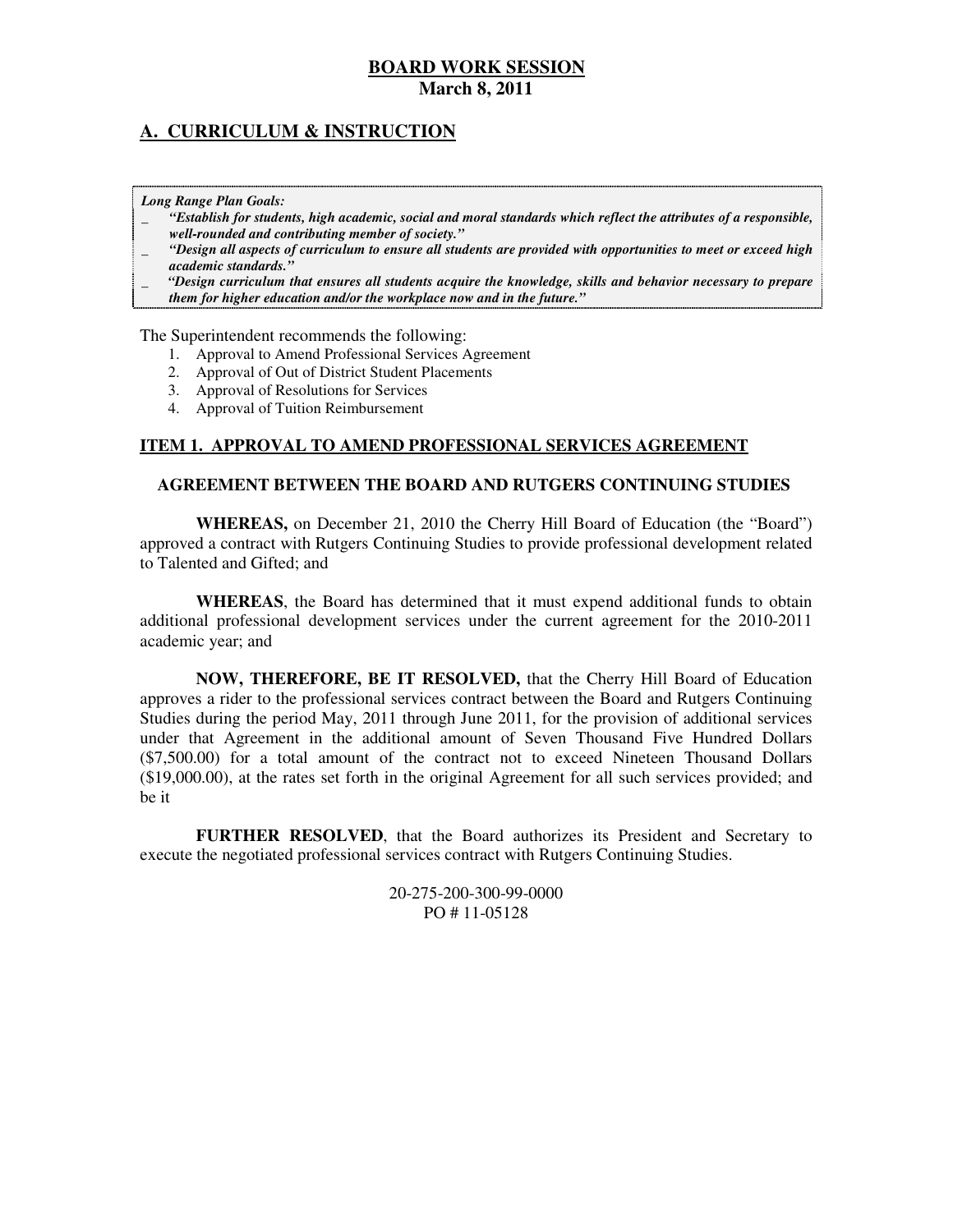# **A. CURRICULUM & INSTRUCTION**

#### **ITEM 2. APPROVAL OF OUT OF DISTRICT STUDENT PLACEMENTS**

 It is requested that the following out of district tuition contracts be submitted to the Board of Education for approval for the 2010-2011 school year during the March 2011 cycle. There are eight students: four new student placements, one student transfer and three amended contracts previously approved.

| <b>VENDOR</b>          | ID          | CL        | <b>TERM</b>     | <b>TUITION</b> | RES | <b>AIDE</b>                                                   | ESY | <b>ESY AIDE</b> | <b>EXTRA</b> | <b>AMOUNT</b> |
|------------------------|-------------|-----------|-----------------|----------------|-----|---------------------------------------------------------------|-----|-----------------|--------------|---------------|
| Archbishop Damiano     | 3009160     | C         | 1/31/11-6/2011  |                |     | \$14,731                                                      |     |                 |              | \$14,731      |
|                        |             |           |                 |                |     | Previously approved for tuition & ESY (two days) July 2010    |     |                 |              |               |
| Durand Academy         | 3004693 MIC |           | 1/31/11-6/2011  |                |     |                                                               |     |                 | \$4,800      | \$4,800       |
|                        |             |           |                 |                |     | Previously approved for tuition, aide & services January 2011 |     |                 |              |               |
| <b>Orchard Friends</b> | 2020657     | OHI       | 1/3/11-6/2011   | \$16,703       |     |                                                               |     |                 |              | \$16,703      |
| New Hope Academy       | 2020828 AUT |           | 2/23/11-6/2011  | \$15,700       |     |                                                               |     |                 |              | \$15,700      |
| Rancocas Valley        | 2001252     | OHI       | 12/20/10-6/2011 | \$27,000       |     |                                                               |     |                 |              | \$27,000      |
| YALE                   | 3005624     | 0HI       | 1/31/11-6/2011  | \$21,154       |     |                                                               |     |                 |              | \$21,154      |
| YALE                   | 3010094     | ED        | 1/11/11-6/2011  | \$23,740       |     |                                                               |     |                 |              | \$23,740      |
| YALE                   | 2031567     | <b>MD</b> | 1/11/11-6/2011  |                |     | \$18,000                                                      |     |                 |              | \$18,000      |
|                        |             |           |                 |                |     | Previously approved for tuition only December 2010            |     |                 |              |               |
|                        |             |           |                 |                |     |                                                               |     |                 |              | \$141,828     |

OUT OF DISTRICT TUITIONS (March 2011)

 Eight students: four new students, one student transfer and two previously approved adding extraordinary services and one previously approved adding extra services

#### **ITEM 3. APPROVAL OF RESOLUTIONS FOR SERVICES**

 **WHEREAS,** the Cherry Hill Board of Education (the "Board") has a legal responsibility to conduct various evaluations of students with suspected and confirmed disabilities, including independent and initial evaluations of such students, and to from time to time obtain consultation services and to provide direct professional services to said students; and

 **WHEREAS**, such evaluations, consultations and services must be conducted by appropriately licensed and certified professionals and in accordance with the strictures of  $N.J.A.C. 6A:14-3.4$  and N.J.A.C.  $6A:14-2.5$ , and therefore are considered professional services pursuant to N.J.S.A.  $18A:18A-5$ ; and

 **WHEREAS** the Special Education Department has compiled a list of private providers, qualified to perform such evaluations, consultations and services; and

 **WHEREAS**, the total amount to be paid to any one vendor on such list shall not exceed the sum of  $$17,500.00$  for the current school year;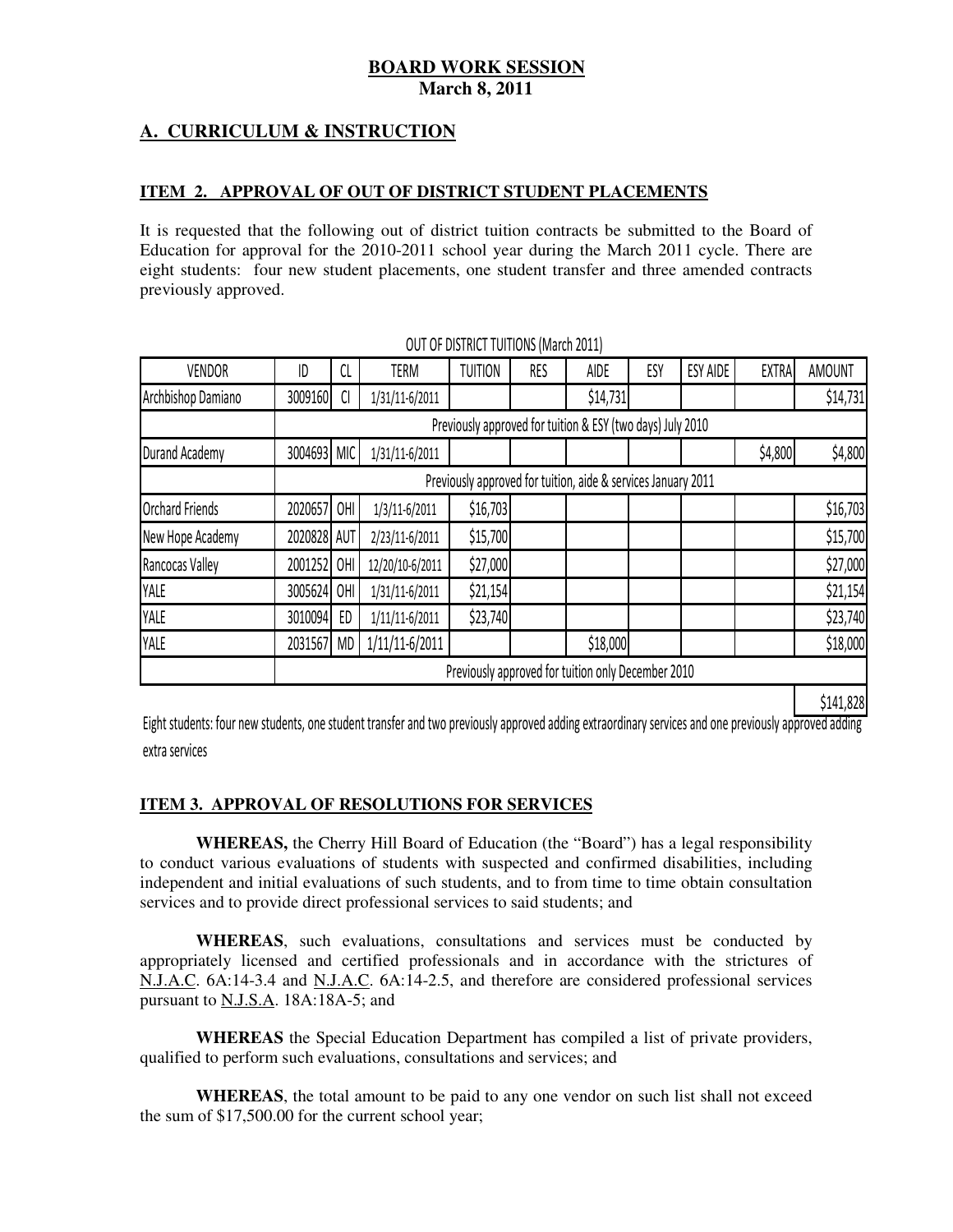#### **A. CURRICULUM & INSTRUCTION**

#### **ITEM 3. APPROVAL OF RESOLUTIONS FOR SERVICES-continued**

 **NOW, THEREFORE, BE IT RESOLVED** by the Cherry Hill Board of Education, that the Board hereby approves the appended list of Approved Private Providers to perform such evaluations, consultations and services as are determined necessary and prudent by the Assistant Superintendent for Curriculum & Instruction and Student Services for the 2010-2011 school year; and be it

 **FURTHER RESOLVED**, that the total amount charged for any one independent evaluation shall not exceed the usual and customary amount typically charged to school districts for such evaluations, but in no event shall any one evaluation exceed a total amount of Two Thousand (\$2,000.00) Dollars; and be it

 **FURTHER RESOLVED**, that the Board herby authorizes its Solicitor to prepare all necessary documentation, riders, purchase orders or contracts as are appropriate to effectuate the purposes set forth in this Resolution; and be it

 **FURTHER RESOLVED**, that a copy of this Resolution and the requisite summary of the contract award shall be published once in an official newspaper of record for the District in accordance with the requirements of *N.J.S.A.* 18A:18A-5a.(1).

> Kennedy Health System To provide drug screening September 2010 – June 2011 Previously approved for \$13,000 (BOE 8/24/10) Additional amount of \$4,000, for an amount not to exceed \$17,000 PO # 11-02421 11-000-213-320-71-0001

> Stephanie Newcomb To provide learning evaluations September 2010 – June 2011 Previously approved for \$4,000 (BOE 9/28/10) Additional amount of \$6,500, for an amount not to exceed \$10,500 PO #11-02098 - \$4,000.00 PO #11-02098A - \$6,500.00 11-000-219-320-71-0001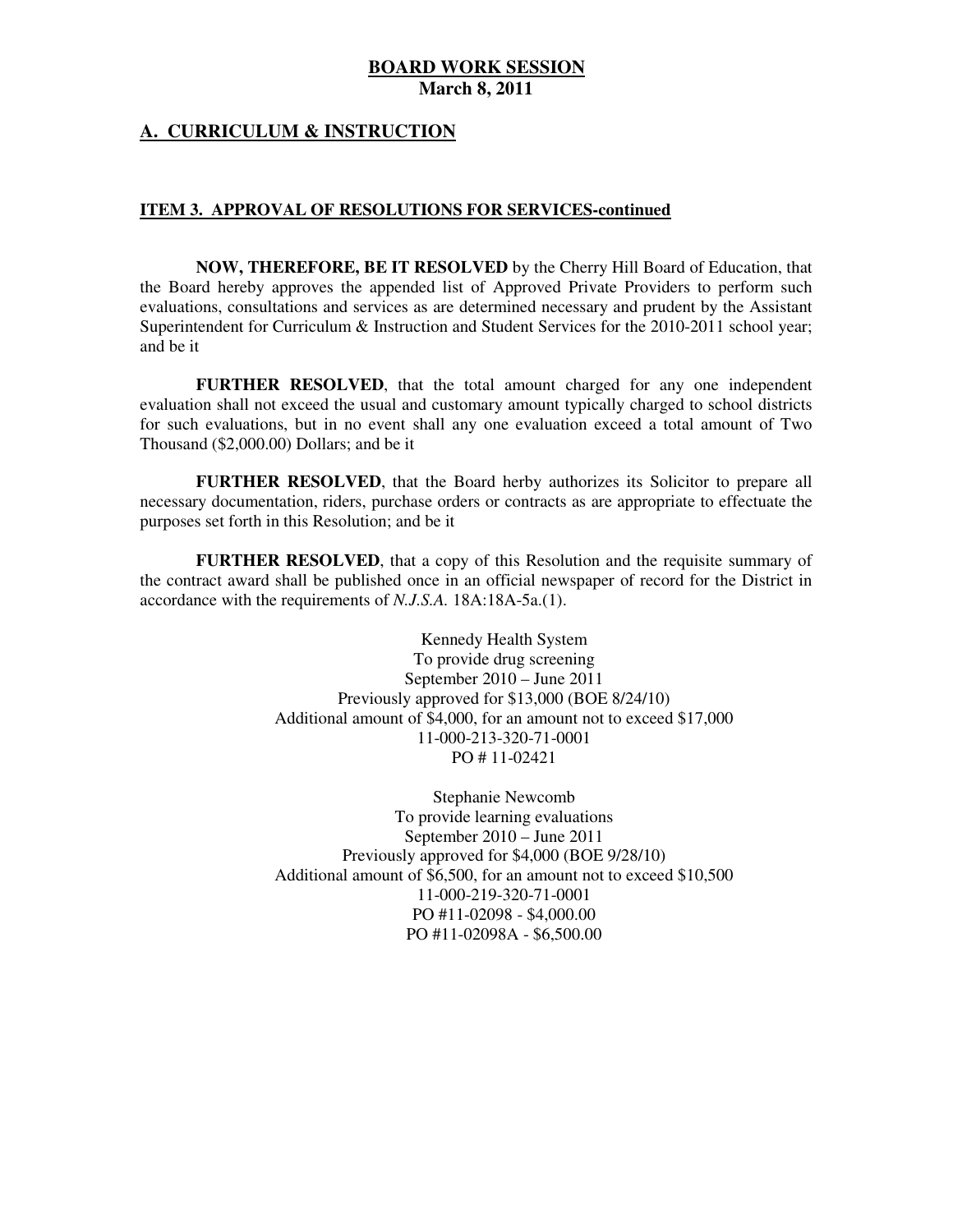# **A. CURRICULUM & INSTRUCTION**

#### **ITEM 4. APPROVAL OF TUITION REIMBURSEMENT**

 It is recommended that the following motion be approved as given by the Business Office for a student tuition reimbursement.

 Motion to approve student #2030646 for tuition, extended school year tuition and transportation reimbursement to Elsinboro BOE. The student was parentally placed in a group home located in Elsinboro in June 2010 and attends Mannington Regional Day School. The district was not notified of the placement until late 2010. Elsinboro has paid the educational costs of the student and has requested reimbursement from Cherry Hill BOE as the district of responsibility.

For services provided June 4, 2010 to June 23, 2010:

| 2009-2010      |          |          |       |                  |
|----------------|----------|----------|-------|------------------|
| Tuition        | per diem | \$145.39 |       | Total \$2,035.46 |
| Transportation | per diem | \$44.94  | Total | \$629.16         |
|                |          |          |       | \$2,664.62       |

For services to be provided for the 2010-2011 school year.

| 2010-2011<br><b>ESY</b> Tuition<br>Transportation | per diem<br>per diem | \$4,299.00<br>29.00 | Total<br>Total | \$4,299.00<br>870.00<br>\$5,169.00       |
|---------------------------------------------------|----------------------|---------------------|----------------|------------------------------------------|
| <b>RSY</b> Tuition<br>Transportation              | per diem<br>per diem | \$152.11<br>\$55.00 | Total<br>Total | \$27,380.00<br>\$9,900.00<br>\$37,280.00 |

 **Total Due Elsinboro BOE \$45,113.62** 

## **Purchase Order #11-06219**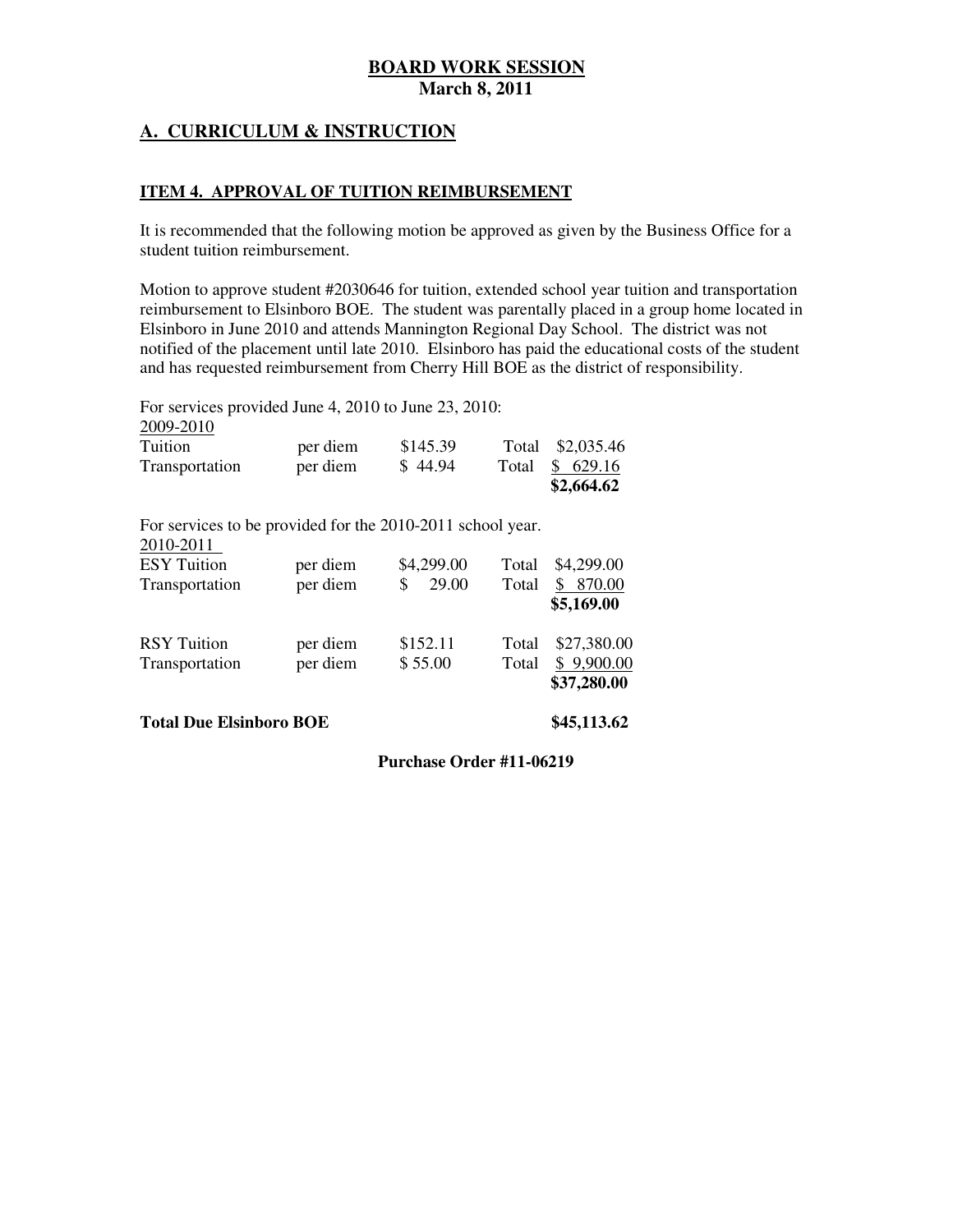#### **B. BUSINESS AND FACILITIES**

- 1. Financial Reports
- 2. Resolutions
- 3. Resolution for the Award of Bids
- 4. Resolution for the Award of Transportation
- 5. Acceptance of Donations

# *The Superintendent recommends the following:*

# **ITEM 1. FINANCIAL REPORTS**

- a) BOARD SECRETARY'S CERTIFICATION AND TREASURER'S REPORT FOR JANUARY 2011
- $b)$ SACC FINANCIAL REPORT FOR JANUARY 2011
- $\mathbf{c})$ LINE ITEM TRANSFER REPORTS FOR THE MONTH OF JANUARY 2011
- $\mathbf{d}$ FOOD SERVICE OPERATING STATEMENT FOR JANUARY 2011
- e) DISBURSEMENT OF FUNDS
- f) APPROVAL OF BILL LIST

#### **ITEM 2. RESOLUTIONS**

- a) RESOLUTION AUTHORIZING CONTRACTS WITH APPROVED STATE CONTRACT VENDORS
- b) RESOLUTION AUTHORIZING THE USE OF AWARDED VENDORS THROUGH CAMDEN COUNTY COOPERATIVE PRICING SYSTEM

# **ITEM 3. RESOLUTION FOR THE AWARD OF BIDS**

- a) #SPKID-030311 SPECIAL ED TRANSPORTATION FOR ONE DISTRICT ROUTE 2010/2011 SCHOOL YEAR (3-3-11)
- b)  $\#DWRRP-031511 ROOF REPRESENTS (3-15-11)$

#### **ITEM 4. RESOLUTION FOR THE AWARD OF TRANSPORTATION**

- a) JOINTURE CAMDEN CITY SCHOOL DISTRICT /CAMDEN COUNTY TECHNICAL **SCHOOL**
- b) ROUTE #CME-3N MALBERG ALTERNATIVE HIGH SCHOOL
- c) ROUTE #HDELL-A HOLLYDELL SCHOOL AIDE
- d) JOINTURE MOORESTOWN SCHOOL DISTRICT BROOKFIELD ACADEMY
- e) ROUTE #QEAST MCKINNEY-VENTO SICKLERVILLE
- f) ROUTE #QWWEST MCKINNEY-VENTO -WILLINGBORO
- g) ROUTE #WOS-5N KNIGHT ELEMENTARY SCHOOL

# **ITEM 5. ACCEPTANCE OF DONATIONS**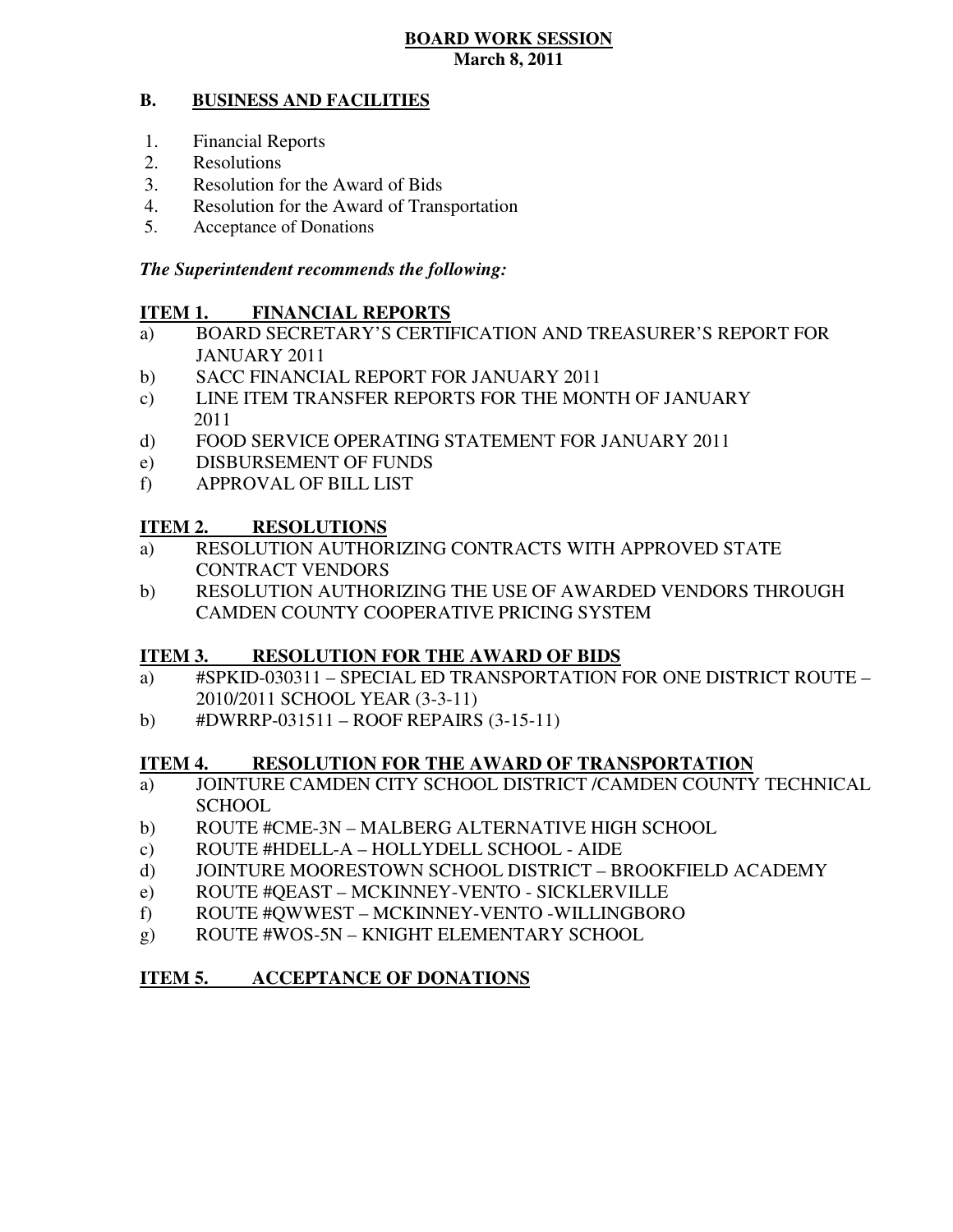#### **B. B. BUSINESS AND FACILITIES**

Long Range Plan Goals

- *"Provide a clean, healthy, safe, and secure physical environment for all students and staff."*
- *"Consistently allocate the funds necessary for systematically maintaining, upgrading, and repairing all school district facilities."*

 *The Superintendent recommends the following:* 

#### **ITEM 1. FINANCIAL REPORTS**

# a) BOARD SECRETARY'S CERTIFICATION AND TREASURER'S REPORT FOR JANUARY

 Pursuant to N.J.A.C. 6A:23A-16.10 (c) 3, I certify that as of January 31, 2011 no budgetary line item account has obligations and payments (contractual orders) which in total exceed the amount appropriated by the Cherry Hill Board of Education pursuant to N.J.S.A. 18A:22-8.1 and N.J.S.A. 18A:22-8.2 and no budgetary line item account has been over-expended in violation of N.J.A.C. 6:23-2.12 (a) 1.

 Pursuant to N.J.A.C. 6A:23A-16.10 (c) 4, the Cherry Hill Board of Education certifies that as of January 31, 2011 and after review of the Secretary's Monthly Financial Report and the Treasurer's Monthly Financial Report and upon consultation with the appropriate district officials, to the best of the Boards' knowledge, no major account or fund has been over-expended in violation of N.J.A.C.  $6A:23A-16.10$  (a) 1 and that sufficient funds are available to meet the district's financial obligations for the remainder of the fiscal year.

#### $b)$ b) SACC FINANCIAL REPORT FOR JANUARY 2011

 It is recommended that the Financial Report for the Cherry Hill School Age Child Care Program for the month of January 2011 be accepted as submitted.

#### $c)$ LINE ITEM TRANSFER REPORTS FOR THE MONTH OF JANUARY 2011

 It is recommended that the 2010/2011 Budget be revised by the transfer of funds between line items as listed on the monthly transfer report. (Systems 3000 transfer report).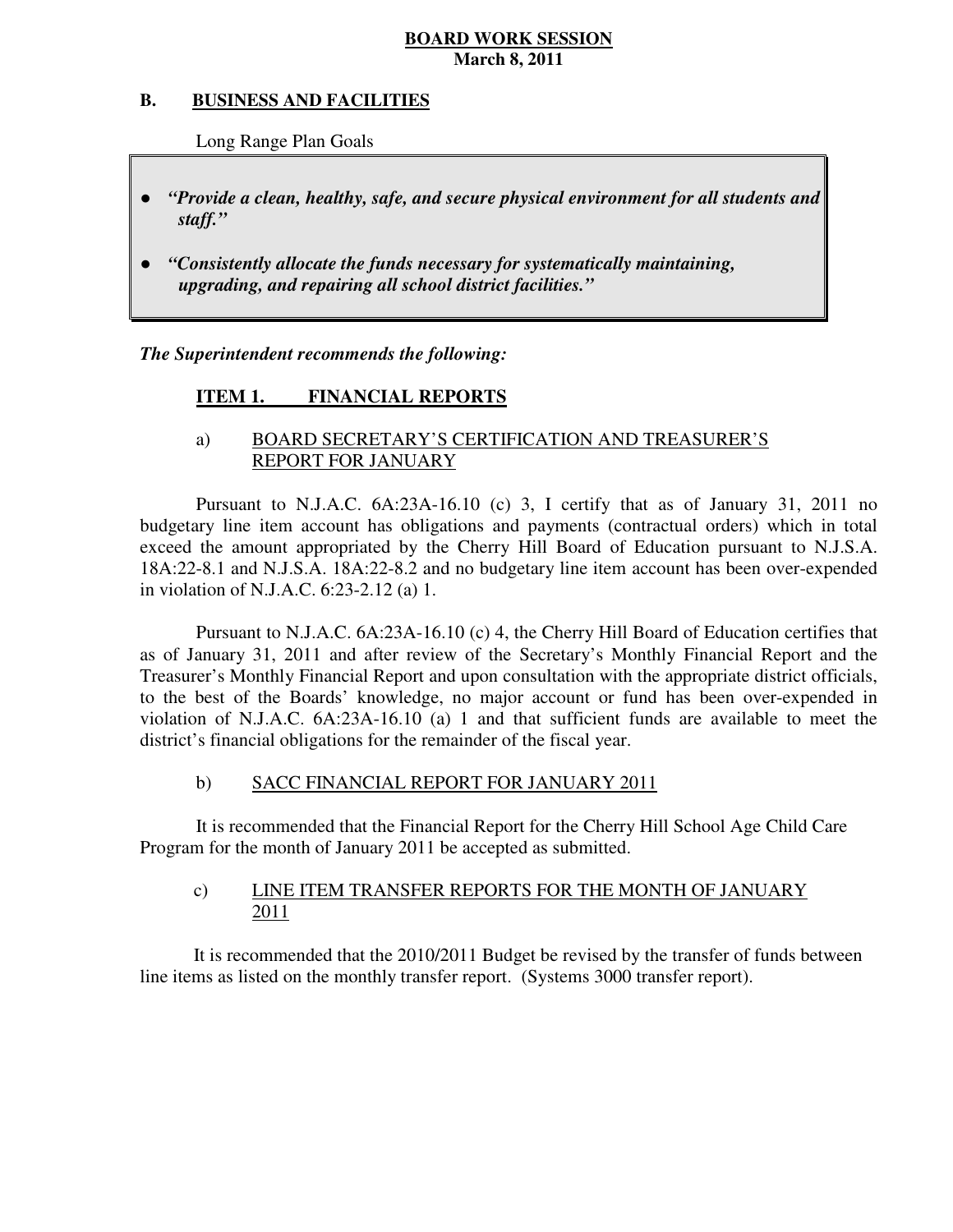#### **B. BUSINESS AND FACILITIES**

#### **ITEM 1. FINANCIAL REPORTS**

#### $\mathbf{d}$ FOOD SERVICE OPERATING STATEMENT FOR JANUARY 2011

 It is recommended that the Operating Statement for Cherry Hill Food Services for the month ending January, 2011 be accepted as submitted.

# e) DISBURSEMENT OF FUNDS

| <b>FUND</b>                  | <b>AMOUNT</b> | <b>REPORT DATED</b>  |
|------------------------------|---------------|----------------------|
| Payroll & FICA               | \$            | <b>Payroll Dates</b> |
| Food Services<br><b>SACC</b> |               | thru                 |
| <b>Grand Total</b>           | \$            |                      |

# f) APPROVAL OF BILL LIST

 approved as submitted. It is recommended that the Bill List dated , 2011, in the amount of \$ be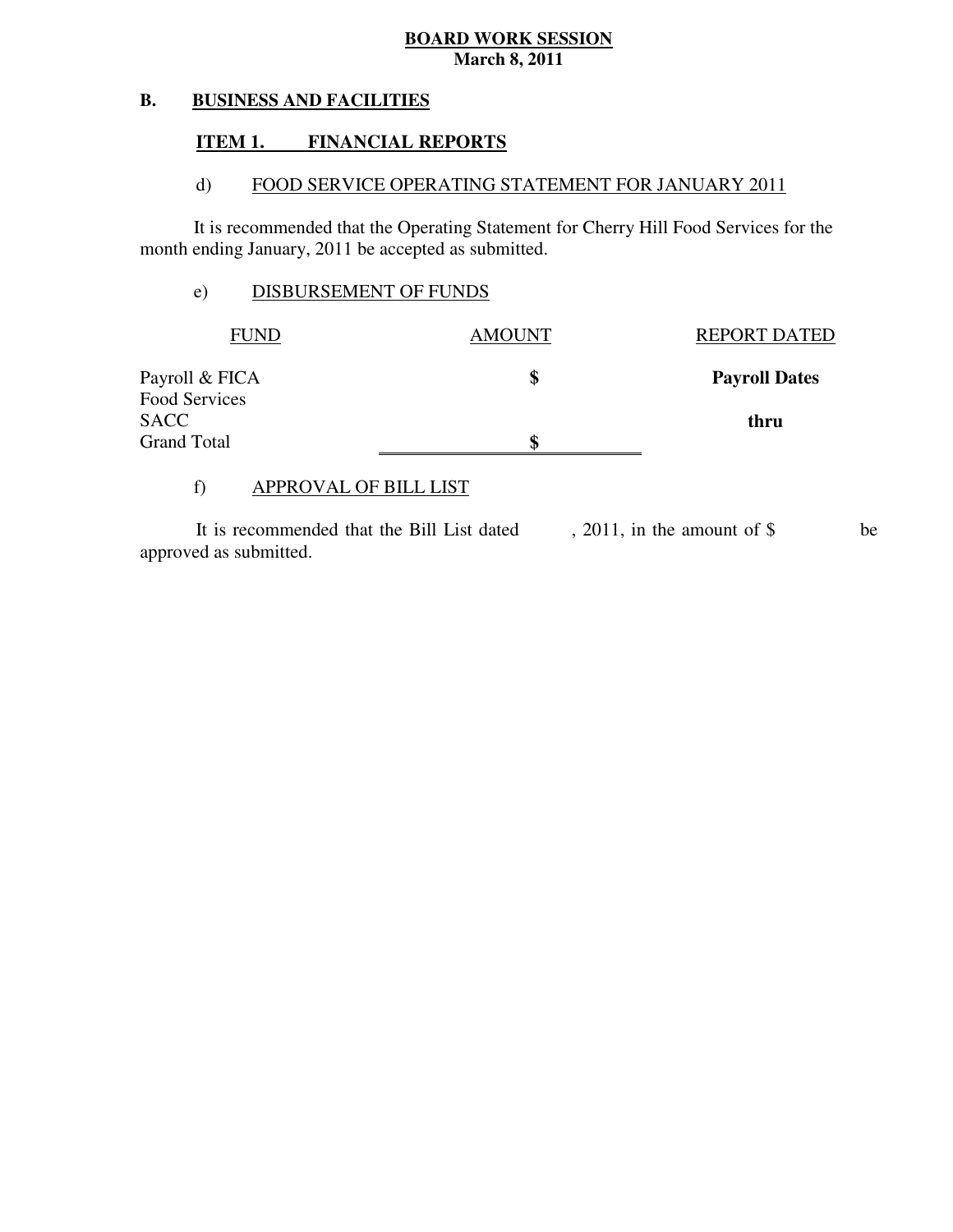#### **B. BUSINESS AND FACILITIES**

#### **ITEM 2. RESOLUTIONS**

# a) RESOLUTION AUTHORIZING CONTRACTS WITH APPROVED STATE CONTRACT VENDORS

 WHEREAS, the Cherry Hill Board of Education, pursuant to N.J.S.A. 18A:18A-10a and N.J.A.C. 5:34-7.29(c), may by resolution and without advertising for bids, purchase any goods or services under the State of New Jersey Cooperative Purchasing Program for any State Contracts entered into on behalf of the State by the Division of Purchase and Property in the Department of the Treasury; and

 WHEREAS, the Cherry Hill Board of Education has the need on a timely basis to purchase goods and services utilizing State Contracts; and

 WHEREAS, the Cherry Hill Board of Education may enter into contracts with the referenced State Contract Vendors through this resolution and properly executed contracts, which shall be subject to all the conditions applicable to the current State Contracts.

 NOW, THEREFORE, BE IT RESOLVED, the Cherry Hill Board of Education authorizes the Purchasing Agent to purchase certain goods or services from those approved New Jersey State Contract Vendors as listed below for the 2010/2011 school year pursuant to all conditions of the individual State Contracts; and

 the availability of sufficient funds prior to the expenditure of funds for such goods or services; and BE IT FURTHER RESOLVED, that James J. Devereaux, Board Secretary shall certify to

 Cherry Hill Board of Education and the referenced State Contract Vendors not to exceed the amounts stated shall be as follows: BE IT FURTHER RESOLVED, that the expiration date of the contracts between the

| Contract<br>Number | Vendor                   | Commodity/Service                                                 | New Jersey State<br>Contract<br><b>Expiration Date</b> | <b>Amount Not</b><br>to Exceed |
|--------------------|--------------------------|-------------------------------------------------------------------|--------------------------------------------------------|--------------------------------|
| A72605             | W. W. Grainger           | MRO Supplies and<br>Equipment                                     | <b>Waiting for State</b><br>web-site to be<br>updated  | \$12,000                       |
| A65604             | W. B. Mason              | Library Supplies,<br>School Supplies $\&$<br><b>Teaching Aids</b> | $8 - 31 - 11$                                          | \$70,000                       |
| A76612             | John Deere<br>Landscapes | Fertilizer: Farm, Lawn<br>and Garden Use                          | $4 - 30 - 12$                                          | \$100,000                      |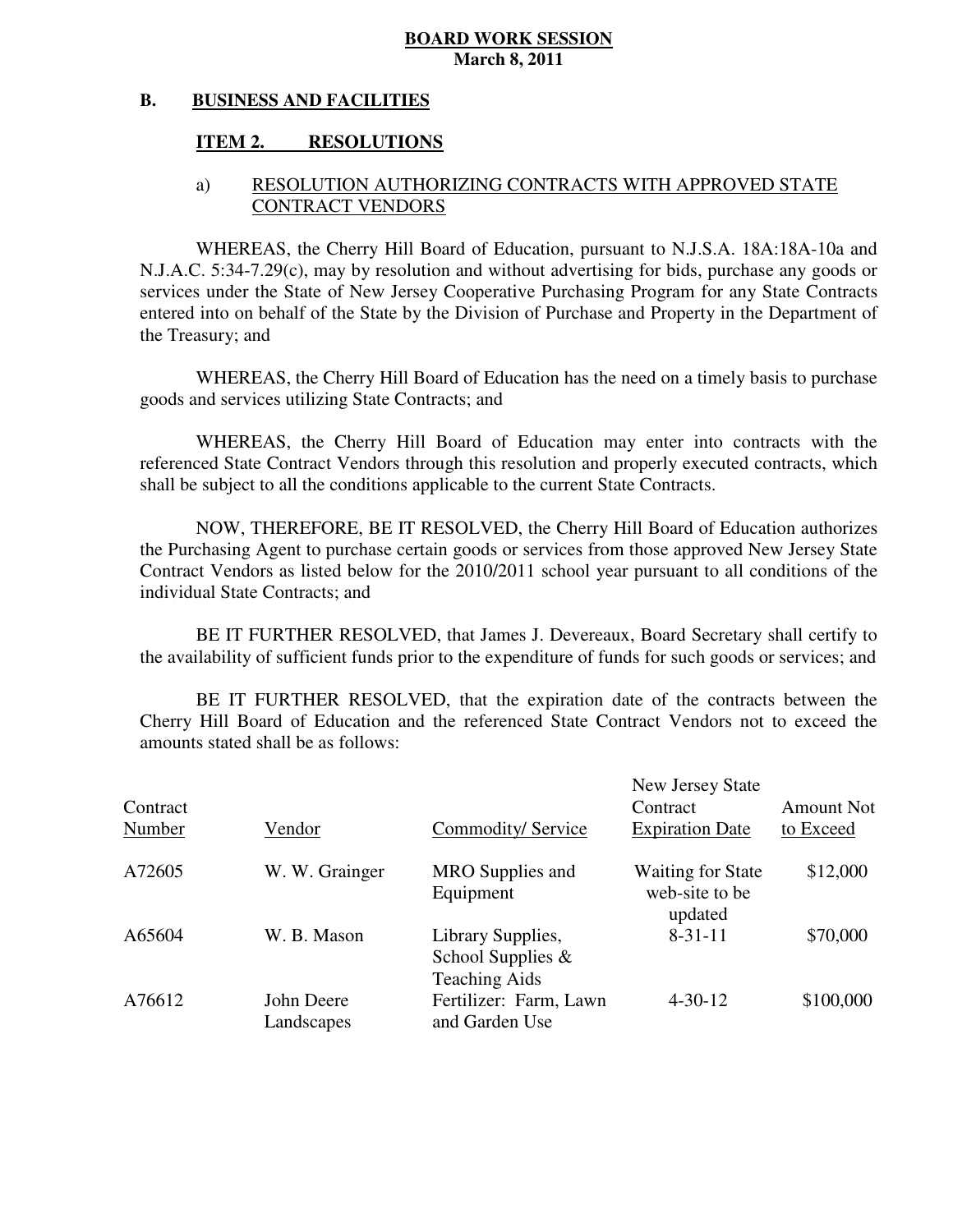#### **B. BUSINESS AND FACILITIES**

#### **ITEM 2. RESOLUTIONS**

# a) RESOLUTION AUTHORIZING CONTRACTS WITH APPROVED STATE CONTRACT VENDORS continued

|        |                                                                                       |                           | New Jersey State       |                   |
|--------|---------------------------------------------------------------------------------------|---------------------------|------------------------|-------------------|
|        | Contract                                                                              |                           | Contract               | <b>Amount Not</b> |
|        | <b>Number</b><br>Vendor                                                               | <b>Commodity/ Service</b> | <b>Expiration Date</b> | to Exceed         |
|        | *Tanner Furniture-Authorized Dealer for State Contract Vendors listed below and noted |                           |                        | \$200,000         |
|        | by an asterisk for Sale of Furniture – Classroom and Folding                          |                           |                        |                   |
| A67809 | *Palmer Hamilton, LLC                                                                 | Furniture – Classroom     | $2 - 29 - 12$          |                   |
|        |                                                                                       | and Folding               |                        |                   |
| A67822 | *Jonti Craft, Inc.,                                                                   | Furniture - Classroom     | $2 - 29 - 12$          |                   |
|        |                                                                                       | and Folding               |                        |                   |
| A67832 | <i>*</i> Capital Seating                                                              | Furniture - Classroom     | $2 - 29 - 12$          |                   |
|        | Company                                                                               | and Folding               |                        |                   |
| A67807 | *Columbia                                                                             | Furniture - Classroom     | $2 - 29 - 12$          |                   |
|        | Manufacturing Inc                                                                     | and Folding               |                        |                   |
| A67836 | *Miti-Lite, Inc.                                                                      | Furniture - Classroom     | $2 - 29 - 12$          |                   |
|        |                                                                                       | and Folding               |                        |                   |
| A67810 | *National Public Seating                                                              | Furniture - Classroom     | $2 - 29 - 12$          |                   |
|        | Corp.                                                                                 | and Folding               |                        |                   |
| A67823 | *Smith System                                                                         | Furniture - Classroom     | $2 - 29 - 12$          |                   |
|        | Manufacturing                                                                         | and Folding               |                        |                   |
| A67818 | *Krueger International,                                                               | Furniture - Classroom     | $2 - 29 - 12$          |                   |
|        | Inc.                                                                                  | and Folding               |                        |                   |
| A67816 | *Midwest Folding                                                                      | Furniture – Classroom     | $2 - 29 - 12$          |                   |
|        | Products                                                                              | and Folding               |                        |                   |
|        | *Roberts Brothers, LLC-Authorized Dealer for State Contract Vendors listed below and  |                           |                        | \$200,000         |
|        | noted by an asterisk for Sale of Furniture - Classroom and Folding                    |                           |                        |                   |
| A67811 | *Adelphia Steel Equip.                                                                | Furniture - Classroom     | $2 - 29 - 12$          |                   |
|        | Co.                                                                                   | and Folding               |                        |                   |
| A67822 | *Jonti Craft, Inc.,                                                                   | Furniture – Classroom     | $2 - 29 - 12$          |                   |
|        |                                                                                       | and Folding               |                        |                   |
| A67813 | *Virco, Inc.                                                                          | Furniture - Classroom     | $2 - 29 - 12$          |                   |
|        |                                                                                       | and Folding               |                        |                   |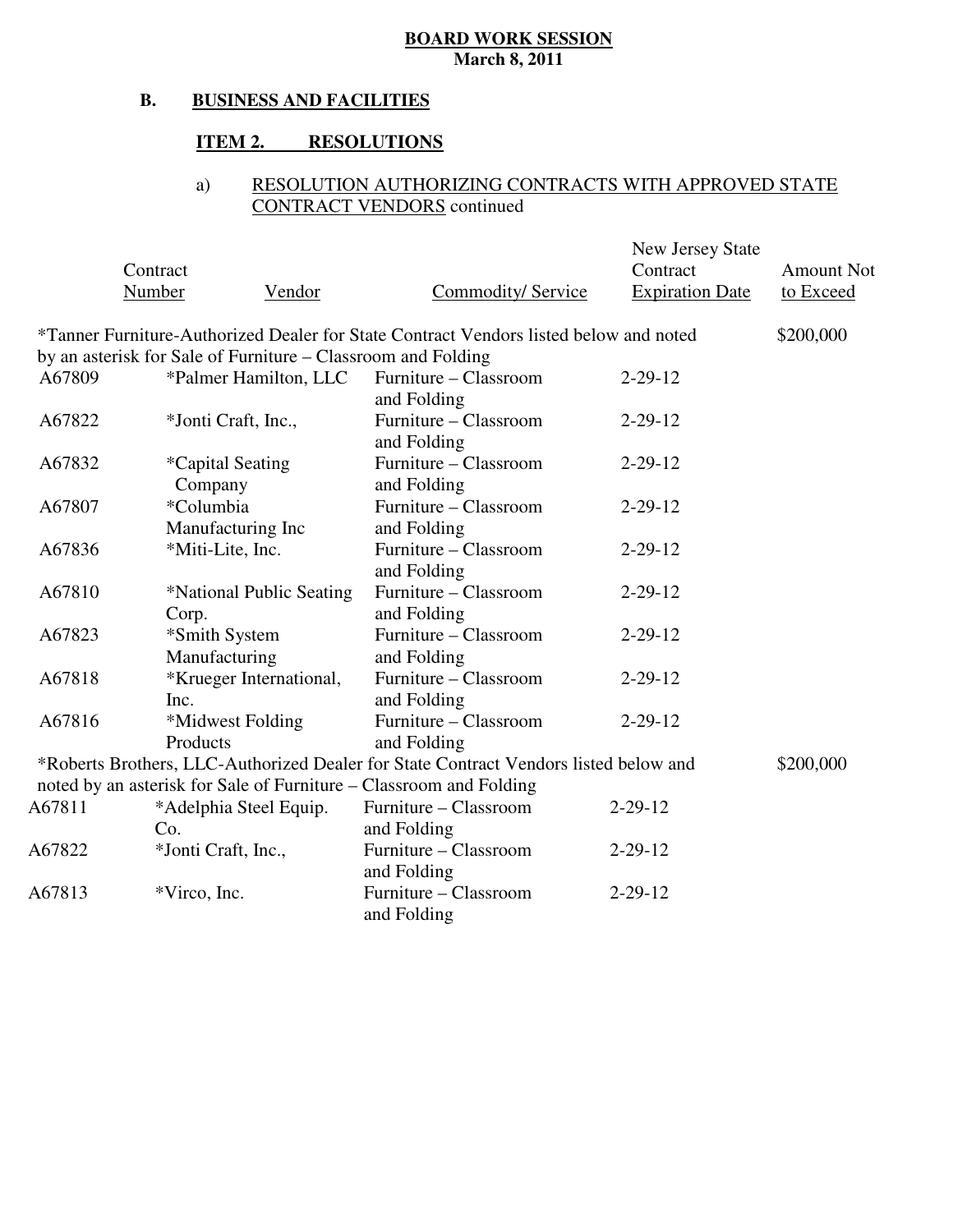#### **B. BUSINESS AND FACILITIES**

#### **ITEM 2. RESOLUTIONS**

# b) RESOLUTION AUTHORIZING THE USE OF AWARDED VENDORS THROUGH CAMDEN COUNTY COOPERATIVE PRICING SYSTEM

 WHEREAS, the State of New Jersey has encouraged school districts to cooperatively purchase supplies and/or services; and

 WHEREAS, Camden County Cooperative Pricing System provides a list of vendors who have been awarded bids through their open bid process; and

 WHEREAS, the Cherry Hill Board of Education in an effort to save taxpayers money through efficient and cost effective purchasing has entered into an agreement with the Camden County Cooperative Pricing System to participate in the cooperative bids for supplies and services;

 NOW, THEREFORE, BE IT RESOLVED that the Cherry Hill Board of Education approve the following vendors who have been awarded an extension of bids through the Camden County Cooperative Pricing System, said bids expire August 31, 2011.

 COPY AND COMPUTER PAPER AND ENVELOPES – BID #A-23

Office Basics, Boothwyn, PA

Paper Mart, East Hanover, PA

W. B. Mason, Pennsauken, NJ RIS Paper, Pennsauken, NJ

Quill Corporation, Lincolnshire, IL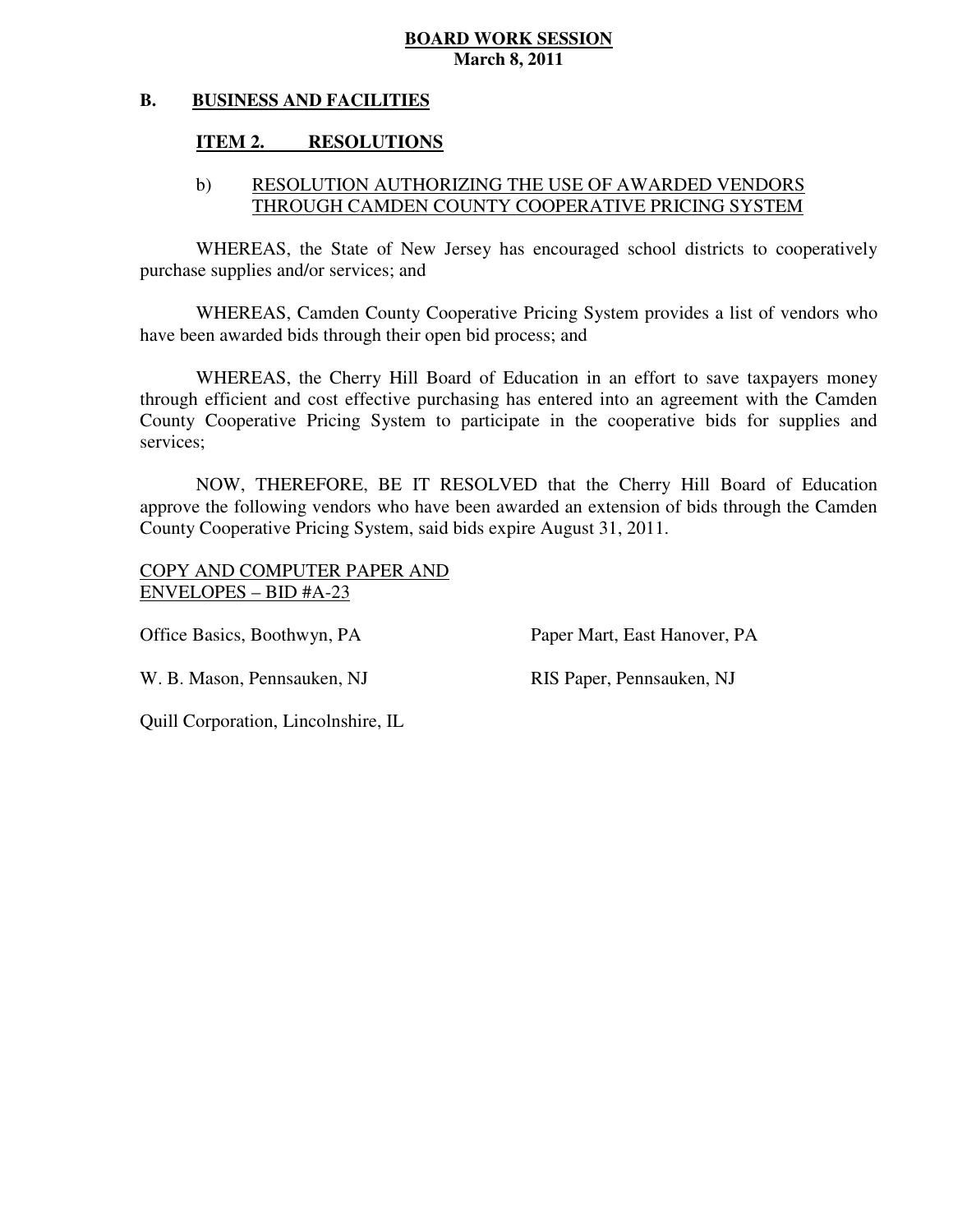#### **B. BUSINESS AND FACILITIES**

#### **ITEM 3. RESOLUTION FOR THE AWARD OF BIDS**

# a) #SPKID-030311 – SPECIAL ED TRANSPORTATION FOR ONE DISTRICT ROUTE – 2010/2011 SCHOOL YEAR (3-3-11)

#### **INFORMATION:**

 Specifications for the procurement of one (1) line item of transportation for special education were advertised and solicited with the following results.

# BIDDER BID TOTAL

## **RECOMMENDATION:**

 It is recommended that one (1) line item of transportation from a) #SPKID-030311 – SPECIAL ED TRANSPORTATION FOR ONE DISTRICT ROUTE – 2010/2011 SCHOOL YEAR be awarded as follows based on the lowest responsive and responsible bidder.

|               |        | <b>PER</b>  | INC/DEC     | PER         |
|---------------|--------|-------------|-------------|-------------|
|               |        | <b>DIEM</b> | <b>RATE</b> | ANNUM       |
| <b>BIDDER</b> | ROUTE# | <b>RATE</b> | PER MILE    | <b>RATE</b> |

 KINGD-Kingston – home to school/round trip

Account Code: 11 000 270 514 83 0001

INFORMATION TO BE READY FOR ACTION MEETING. Bid Opening March 3, 2011.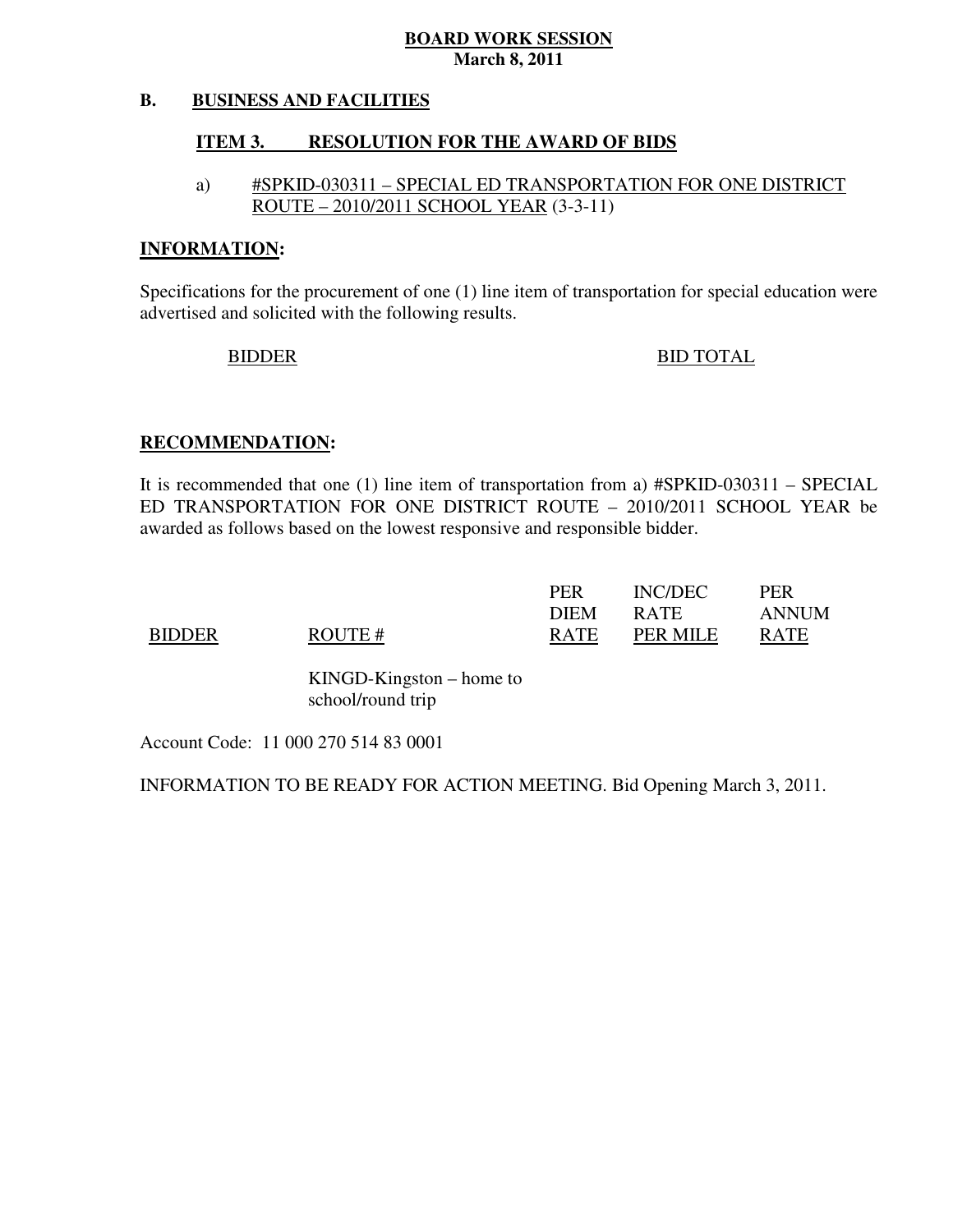#### **B. BUSINESS AND FACILITIES**

#### **ITEM 3. RESOLUTION FOR THE AWARD OF BIDS**

# b)  $\#DWRRP-031511 - ROOF REPRESENTS (3-15-11)$

#### **INFORMATION:**

 Specifications for the procurement of a vendor to provide roof repairs throughout the district for the 2010-2011 school year were advertised and solicited with the following results.

# BIDDER BID TOTAL

# **RECOMMENDATION:**

 It is recommended that BID #DWRRP-031511 – ROOF REPAIRS for the 2010-2011 school year for the district be awarded as follows based on the lowest responsive and responsible bidder.

# BIDDER
BIDDER
BIDDER
BIDDER
BIDDER
BIDDER
BIDDER
BIDDER
BIDDER
BIDDER
BIDDER
BIDDER
BIDDER
BIDDER
BIDDER
BIDDER
BIDDER
BIDDER
BIDDER
BIDDER
BIDDER

Account Code:

INFORMATION TO BE READY FOR ACTION MEETING. Bid Opening March 15, 2011.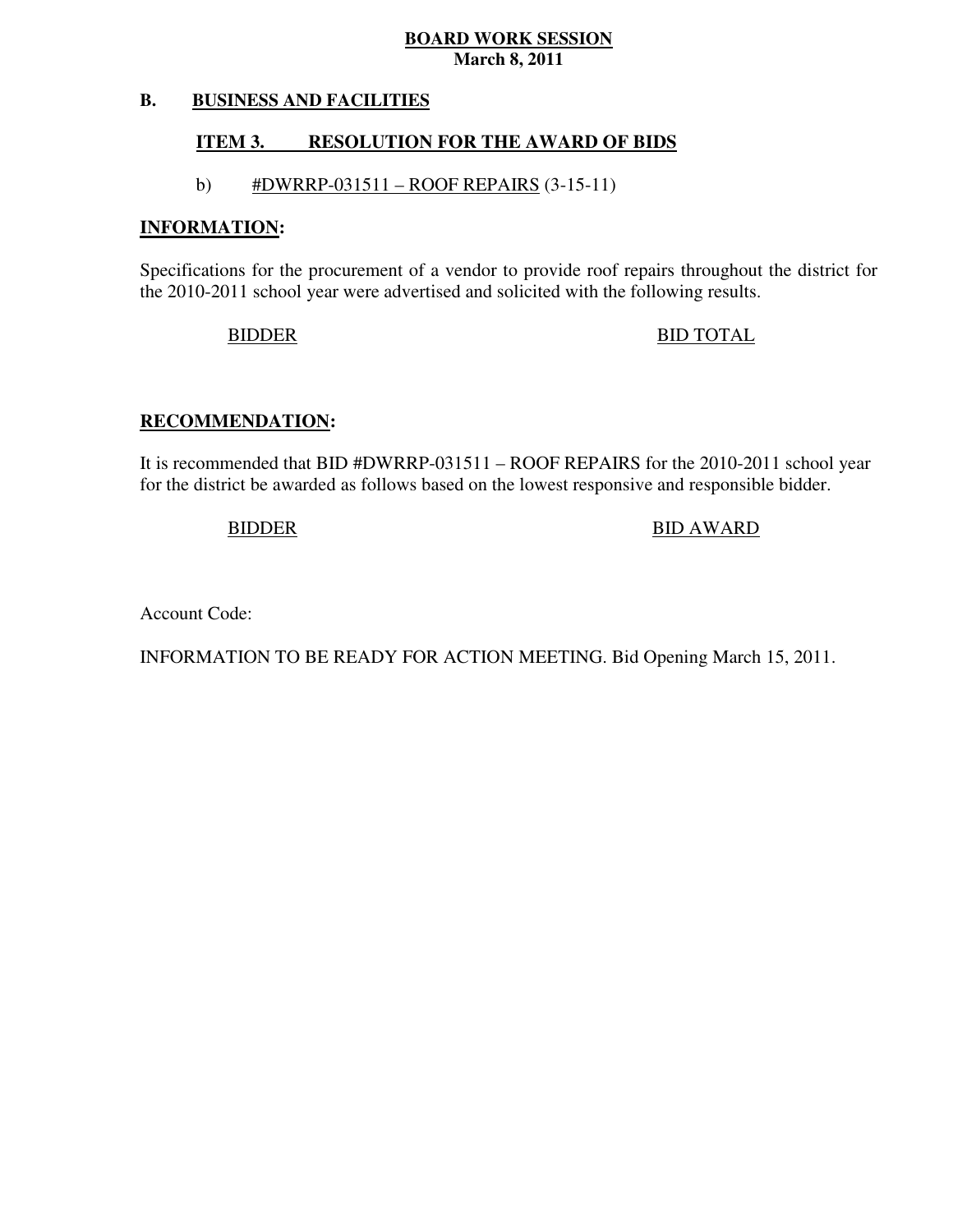#### **B. BUSINESS AND FACILITIES**

#### **ITEM 4. RESOLUTION FOR THE AWARD OF TRANSPORTATION**

# a) JOINTURE CAMDEN CITY SCHOOL DISTRICT /CAMDEN COUNTY TECHNICAL SCHOOL

#### **INFORMATION:**

 The Cherry Hill Transportation Department has received a request to provide a Jointure with Camden City School District to transport one (1) Camden student along with our six (6) Cherry Hill students to Camden County Technical School (Sicklerville). Camden City School District, in forming a jointure with our district, is utilizing Hillman Bus Company as the bus contractor under original contract amount of \$38,883.77. Camden City School District will reimburse Cherry Hill School District \$2,746.80 starting 2/14/11 to 6/17/11, on original route #CCV-1 under original bid #5536.

# **RECOMMENDATION:**

 It is recommended that prior administrative approval be ratified to grant Cherry Hill Public Schools to have a jointure with Camden City School District to transport one (1) Camden student along with our six (6) Cherry Hill students to Camden County Technical School (Sicklerville). In forming this jointure with Hillman Bus Company as the bus contractor, under original contract amount of \$38,883.77 Camden City School District will reimburse Cherry Hill School District \$2,746.80 starting  $2/14/11$  to 6/17/11, on original route #CCV-1, under original bid #5536 and original. P.O.#11-03557

Account Code: 11000-270-514-83-0001

## b) ROUTE #CME-3N – MALBERG ALTERNATIVE HIGH SCHOOL

## **INFORMATION:**

 The Cherry Hill Transportation Department has received a request to provide a shuttle at 11:30am for a classified student from Malberg Alternative High School to home (on route CME-3N) with Hillman Bus Company under original Bid#5538 on original route CME-3 at \$35.00 per diem from  $2/17/11$  to  $6/20/11$  (81 days) totaling \$2,835,00.

#### **RECOMMENDATION:**

 It is recommended that prior administrative approval be ratified to grant Hillman Bus Company to provide a shuttle at 11:30am for a classified student from Malberg Alternative School to home (on route CME-3N) with Hillman Bus Company under original Bid#5538 on original route CME-3 at \$35.00 per diem from 2/17/11 to 6/20/11 (81 days) totaling \$2,835.00. P.O.# 11-06358

Account Code: 11-000-270-514-83-0001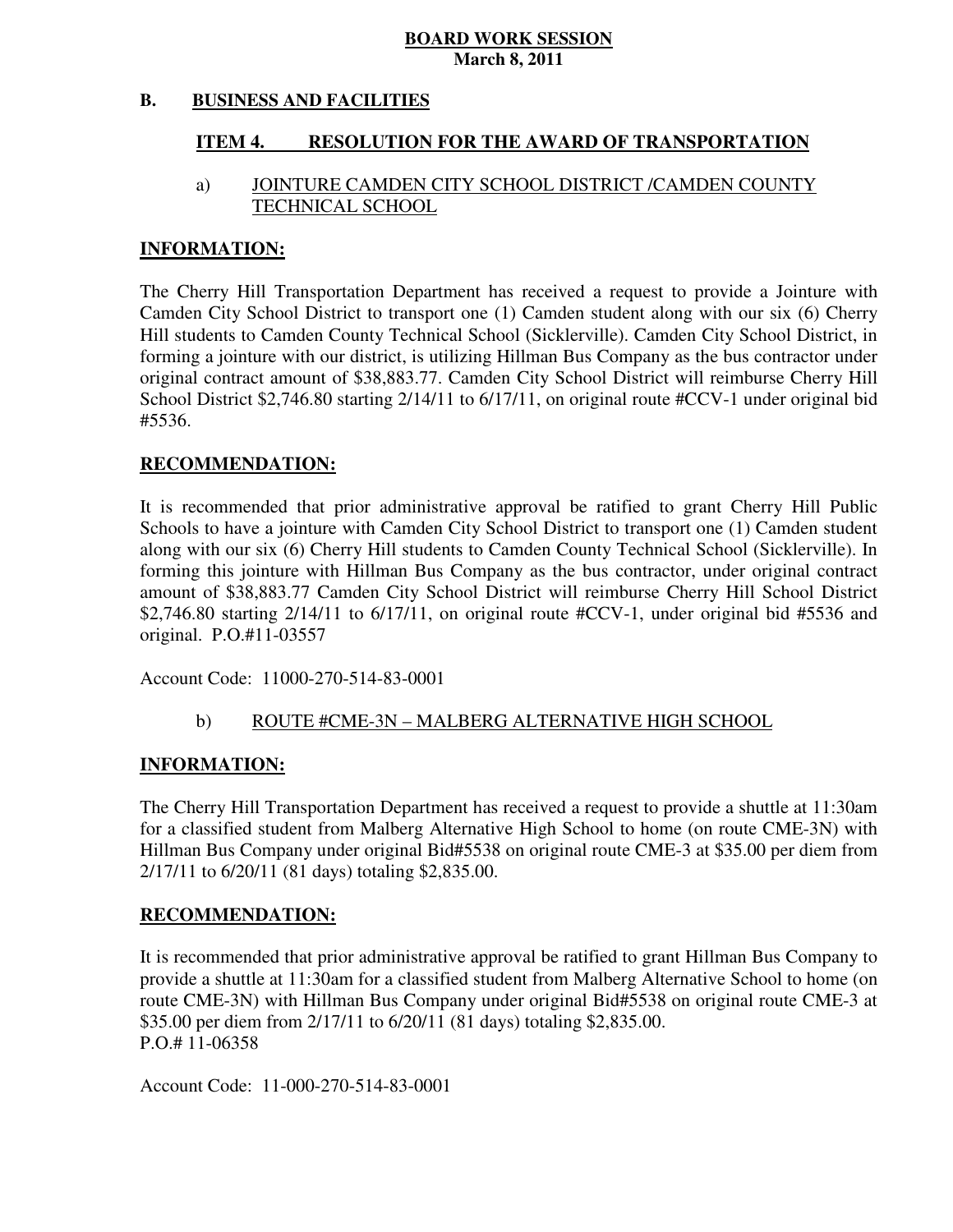#### **B. BUSINESS AND FACILITIES**

#### **ITEM 4. RESOLUTION FOR THE AWARD OF TRANSPORTATION**

## c) ROUTE #HDELL-A – HOLLYDELL SCHOOL - AIDE

#### **INFORMATION:**

 The Cherry Hill Transportation Department has received a request to provide an additional aide for a classified student (on route: HDELL-A) to Hollydell School with Mc Gough Bus Company under original Bid# 5659 on original route HOLLYD at \$50.00 per diem from 9/1/10 to 6/23/11 (182 days) totaling \$9,100.00.

#### **RECOMMENDATION:**

 It is recommended that prior administrative approval be ratified to grant Mc Gough Bus Company to provide an additional aide for a classified student to Hollydell School (on route: HDELL-A) with Mc Gough Bus Company under original Bid# 5659 on original route HOLLYD at \$50.00 per diem from 9/1/10 to 6/23/11 (182 days) totaling \$9,100.00. PO# 11-06359

Account Code: 11-000-270-514-83-0001

# d) JOINTURE MOORESTOWN SCHOOL DISTRICT – BROOKFIELD ACADEMY

#### **INFORMATION:**

 The Cherry Hill Transportation Department has received a request to provide a Jointure with Moorestown School District to transport one (1) Moorestown student along with our two (2) Cherry Hill students to Brookfield Academy (Haddon Heights). Moorestown School District, in forming a jointure with our district, is utilizing Laurel Bus Company as the bus contractor under original contract amount of \$42,766.36. Moorestown School District will reimburse Cherry Hill School District \$6,971.37 starting 1/28/11 to 6/11/11, on original route #BEHH under original bid #5584.

## **RECOMMENDATION:**

 It is recommended that prior administrative approval be ratified to grant Cherry Hill Public Schools to have a jointure with Moorestown School District to transport one (1) Moorestown student along with our two (2) Cherry Hill students to Brookfield Academy (Haddon Heights). In forming this jointure with Laurel Bus Company as the bus contractor, under original contract amount of \$42,766.36 Moorestown School District will reimburse Cherry Hill School District \$6,971.37 starting 1/28/11 to 6/11/11, on original route #BEHH, under original bid #5584 and original P.O.#11-01669.

Account Code: 11-000-270-514-83-0001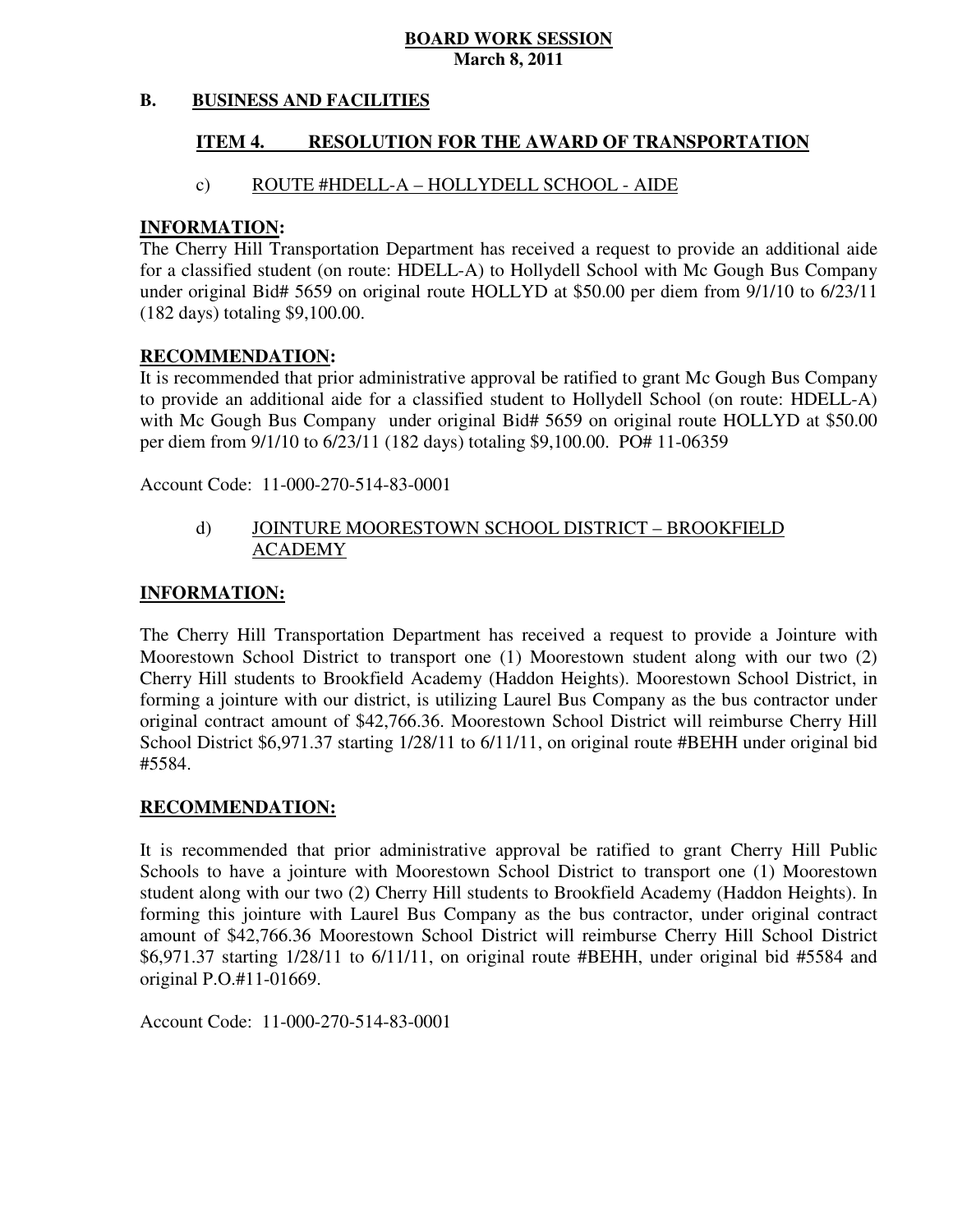#### **B. BUSINESS AND FACILITIES**

#### **ITEM 4. RESOLUTION FOR THE AWARD OF TRANSPORTATION**

### e) ROUTE #QEAST – MCKINNEY-VENTO - SICKLERVILLE

#### **INFORMATION:**

 The Cherry Hill Transportation Department has received a request to provide transportation on quote for one (1) Mc Kinney-Vento student residing in Sicklerville and being transported to H.S. East (Route: QSEAST). Quotes were solicited from Mc Gough, Safety and Hillman Bus Company with the low quote coming from Hillman Bus Company in the amount of \$173.00 per diem Monday-Friday from 2/14/11 to 6/20/11, 84 days totaling \$14,532.00. (\$1.00 inc/dec).

#### **RECOMMENDATION:**

 It is recommended that prior administrative approval be ratified to grant Hillman Bus Company to provide transportation for one (1) Mc Kinney-Vento student residing in Sicklerville and being transported to H.S. East (Route: QSEAST) Monday-Friday from 2/14/11 to 6/20/11, 84 days at \$173.00 per diem totaling \$14,532.00. (\$1.00 inc/dec). PO# 11-06360

Account Code: 11-000-270-511-83-0001

## f) ROUTE #QWWEST – MCKINNEY-VENTO -WILLINGBORO

#### **INFORMATION:**

 The Cherry Hill Transportation Department has received a request to provide transportation on quote for one (1) Mc Kinney-Vento student residing in Willingboro and being transported to H.S. West (Route: QWWEST). Quotes were solicited from Mc Gough, Hillman and Rick Bus Company with the low quote coming from Rick Bus Company in the amount of \$204.00 per diem Monday-Friday from 2/14/11 to 6/20/11, 84 days totaling \$17,136.00. (\$2.50 inc/dec).

#### **RECOMMENDATION:**

 It is recommended that prior administrative approval be ratified to grant Rick Bus Company to provide transportation for one (1) Mc Kinney-Vento student residing in Willingboro and being transported to H.S. West (Route: QWWEST) Monday-Friday from 2/14/11 to 6/20/11, 84 days at \$204.00 per diem totaling \$17,136.00. (\$2.50 inc/dec). PO# 11-06361

Account Code: 11-000-270-511-83-0001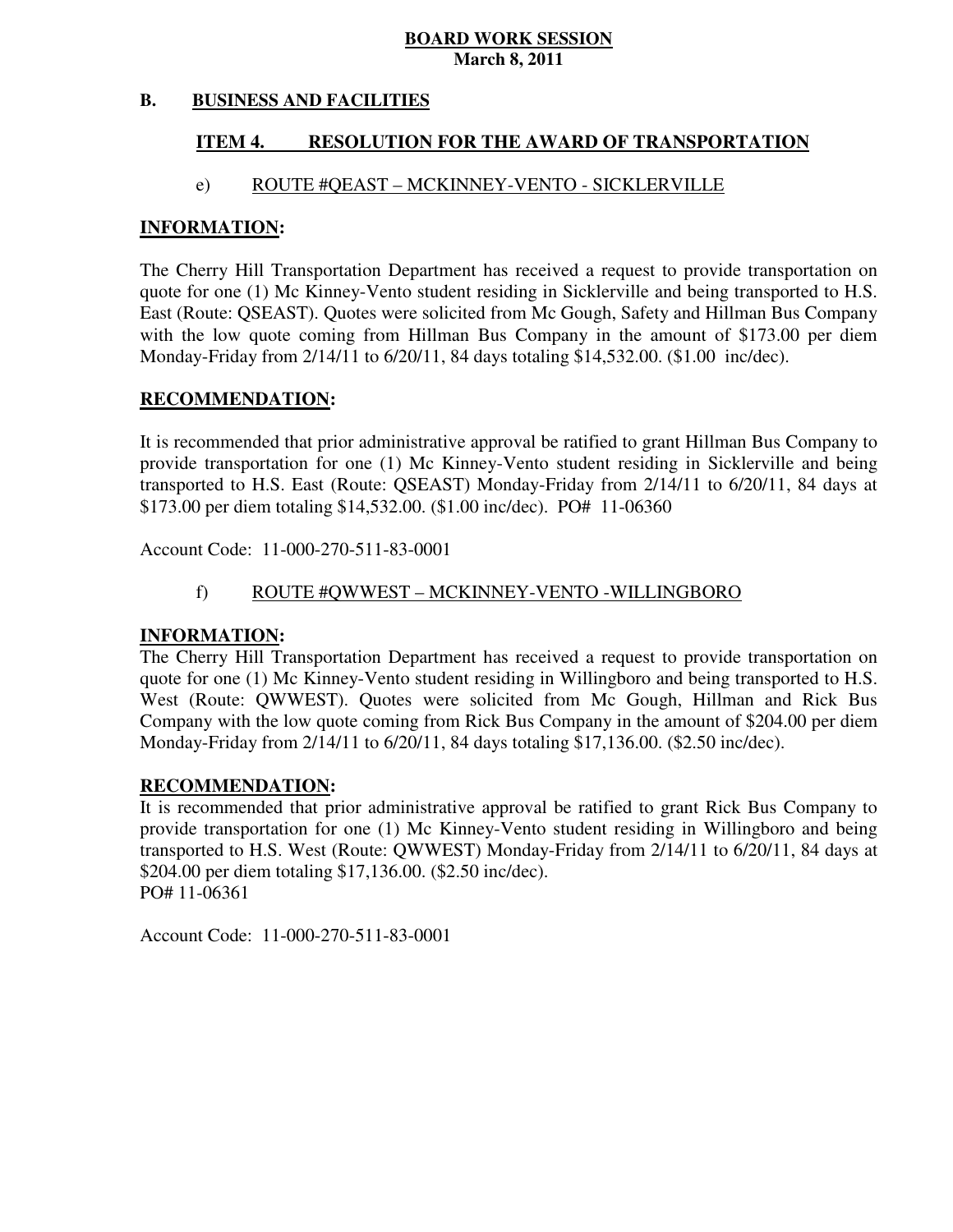#### **B. BUSINESS AND FACILITIES**

#### **ITEM 4. RESOLUTION FOR THE AWARD OF TRANSPORTATION**

## g) ROUTE #WOS-5N – KNIGHT ELEMENTARY SCHOOL

### **INFORMATION:**

 The Cherry Hill Transportation Department has received a request to provide a shuttle at 11:30am for a classified student from Knight School to home (on route WOS-5N) with Hillman Bus Company under original Bid#4696 on original route WOS-5 at \$35.00 per diem from 2/28/11 to 6/20/11 (74 days) totaling \$2,590.00.

## **RECOMMENDATION:**

 It is recommended that prior administrative approval be ratified to grant Hillman Bus Company to provide a shuttle at 11:30am for a classified student from Knight School to home (on route WOS- 5N) with Hillman Bus Company under original Bid#4696 on original route WOS-5 at \$35.00 per diem from  $2/28/11$  to  $6/20/11$  (74 days) totaling \$2,590.00. P.O.# 11-06382

Account Code: 11-000-270-514-83-0001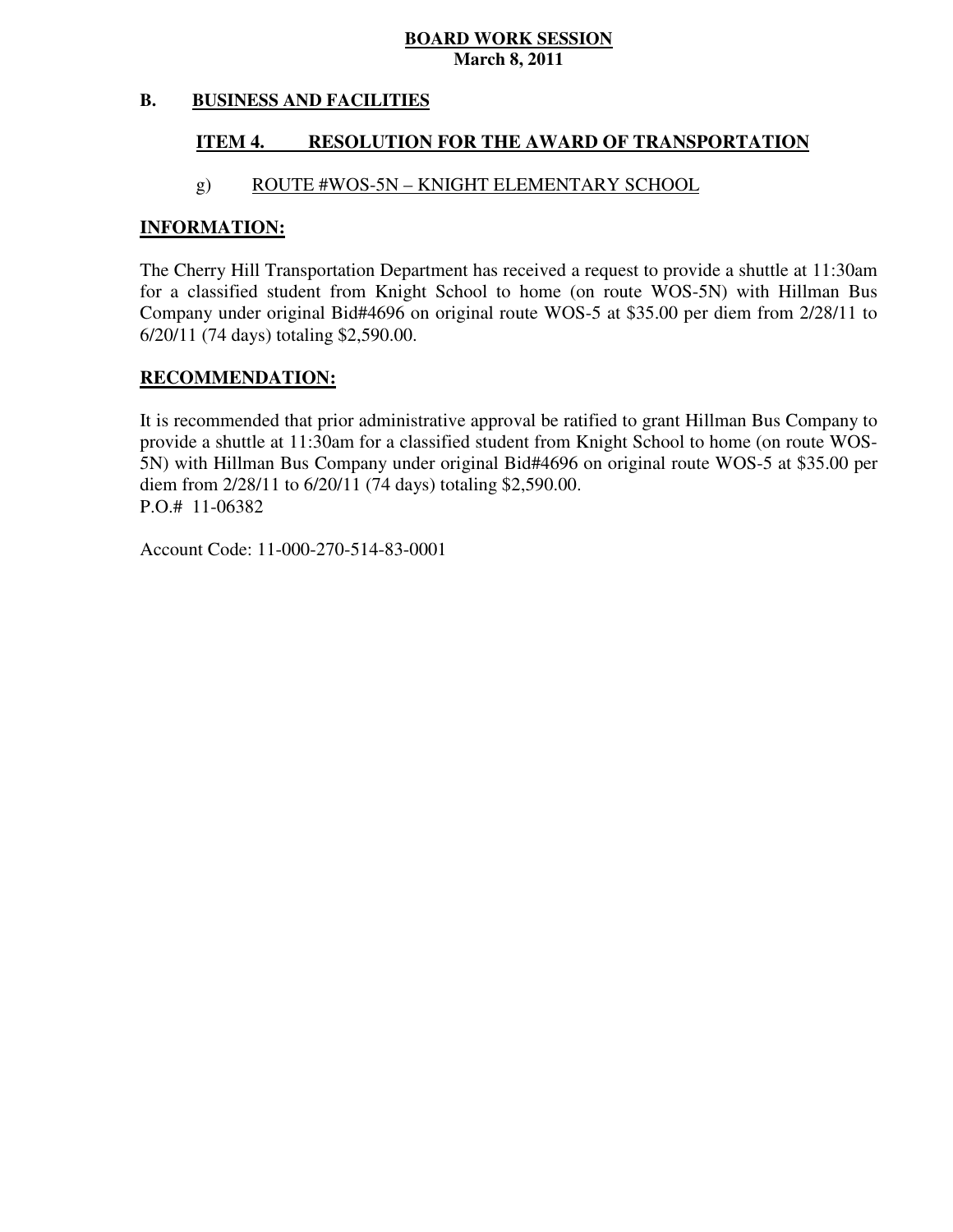#### **B. B. BUSINESS AND FACILITIES**

#### **ITEM 5. ITEM 5. ACCEPTANCE OF DONATIONS**

|                  |                          |                                                          | <b>GROUP OFFERING</b>                       |              |
|------------------|--------------------------|----------------------------------------------------------|---------------------------------------------|--------------|
|                  | <b>SCHOOL</b>            | <b>DONATION</b>                                          | <b>DONATION</b>                             | <b>VALUE</b> |
|                  |                          |                                                          |                                             |              |
| 1.               | West HS                  | Baseball Scoreboard - tentative                          | Mr. Al Machtinger                           | \$8,880.00   |
| 2.               | West HS                  | <b>Financial Donation for Student Activities</b><br>Fund | <b>Big Lots</b>                             | \$2,500.00   |
| 3.               | <b>Barton ES</b>         | King School Book Series                                  | Cherry Hill Education<br>Foundation Grant * | \$509.00     |
| $\overline{4}$ . | Barton ES                | Tumble Book Library for ELL Students                     | ↓                                           | \$1,918.00   |
| 5.               | <b>Barton ES</b>         | "Bucket Filling" - Character Education                   | $\downarrow$                                | \$2,484.00   |
| 6.               | East & West<br><b>HS</b> | Videotaping/Editing Spring Concerts                      | $\downarrow$                                | \$2,700.00   |
| 7.               | Kingston ES              | Listening Center Books/CD for Grades 1<br>&2             | $\downarrow$                                | \$720.00     |
| 8.               | Harte ES                 | Flip Video Camera                                        | ↓                                           | \$180.00     |
| 9.               | Carusi MS                | <b>Fitness Center Equipment</b>                          | $\downarrow$                                | \$2,050.00   |
| 10.              | East & West<br>HS        | Project Graduation - \$500.00 each school                | $\downarrow$                                | \$1,000.00   |
| 11.              | Kilmer ES                | Closing the Reading Gap for Boys                         | ↓                                           | \$2,758.00   |
| 12.              | Sharp ES                 | Document Camera and Projector - tentative                | $\downarrow$                                | \$895.00     |

\* Unexpended funds will be returned to Cherry Hill Education Foundation.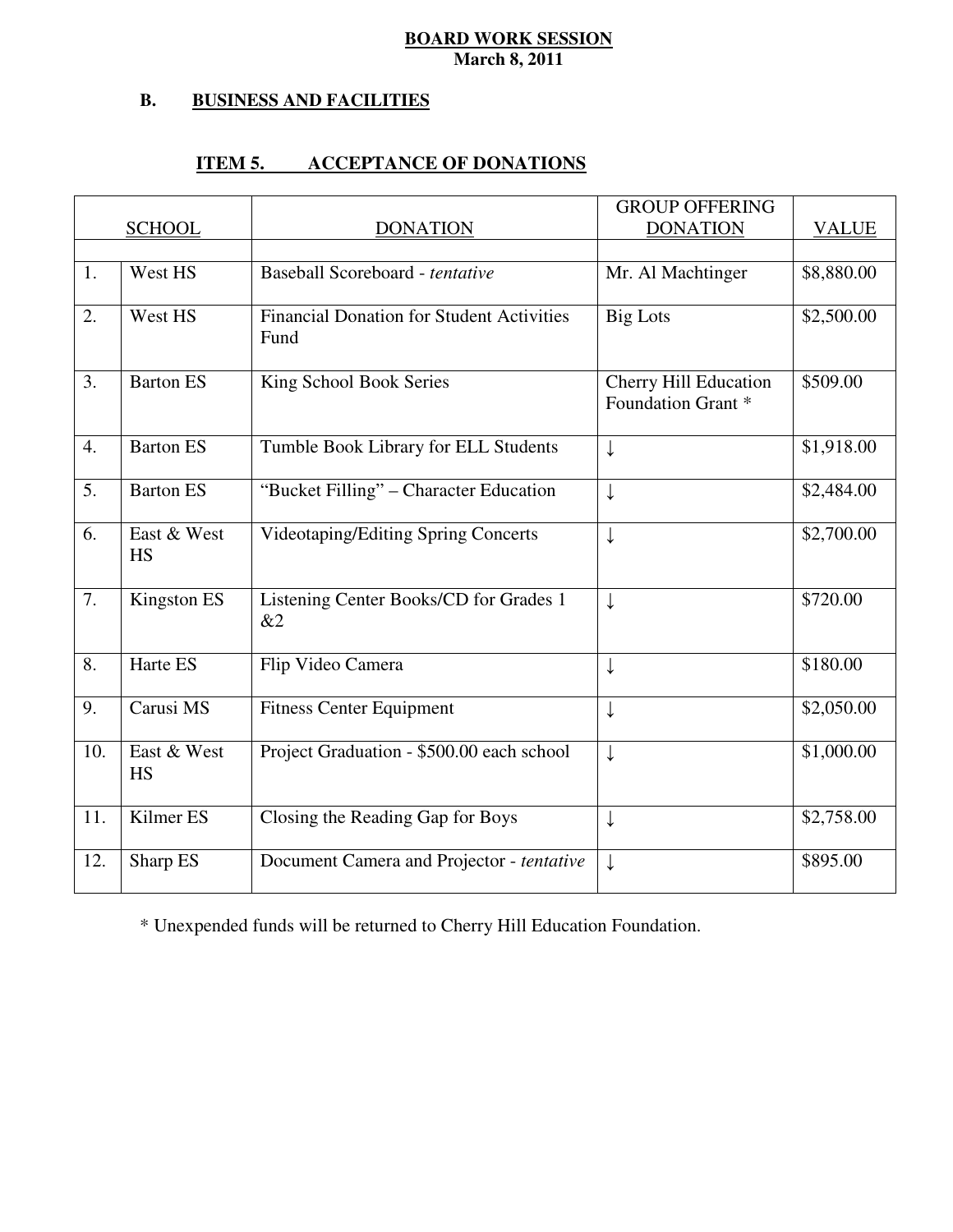# **C. HUMAN RESOURCES/NEGOTIATIONS**

 *Long Range Plan Goal:* 

**•** "Optimize Human Resource function to meet changing instructional and organizational *program requirements."* 

The Superintendent recommends the following:

- 1 Termination of Employment—Non-Certificated
- 2. Appointments—Certificated
- 3. Appointments—Non-Certificated
- 4. Leaves of Absence—Certificated
- 5. Leaves of Absence—Non-Certificated
- 6. Assignment/Salary Change—Certificated
- 7. Assignment/Salary Change—Non-Certificated

# **ITEM 1. TERMINATION OF EMPLOYMENT-NON-CERTIFICATED**

# (a) Resignations

## **RECOMMENDATION:**

 It is recommended that the following resignations be accepted on the dates listed for the reasons indicated:

| Name                     | Assignment                     | <b>Effective Date</b> | Reason     |
|--------------------------|--------------------------------|-----------------------|------------|
| <b>Barbara McCaffery</b> | Malberg-Workman's              | 7/01/11               | Retirement |
|                          | Compensation/Unemployment      |                       |            |
|                          | Coordinator (\$47,839)         |                       |            |
| Joseph Peraino           | Rosa-Head Custodian (\$47,729) | 5/01/11               | Retirement |
| Michael DeMaisi          | Carusi-Special Education       | 7/01/11               | Retirement |
|                          | Teacher (\$99,591)             |                       |            |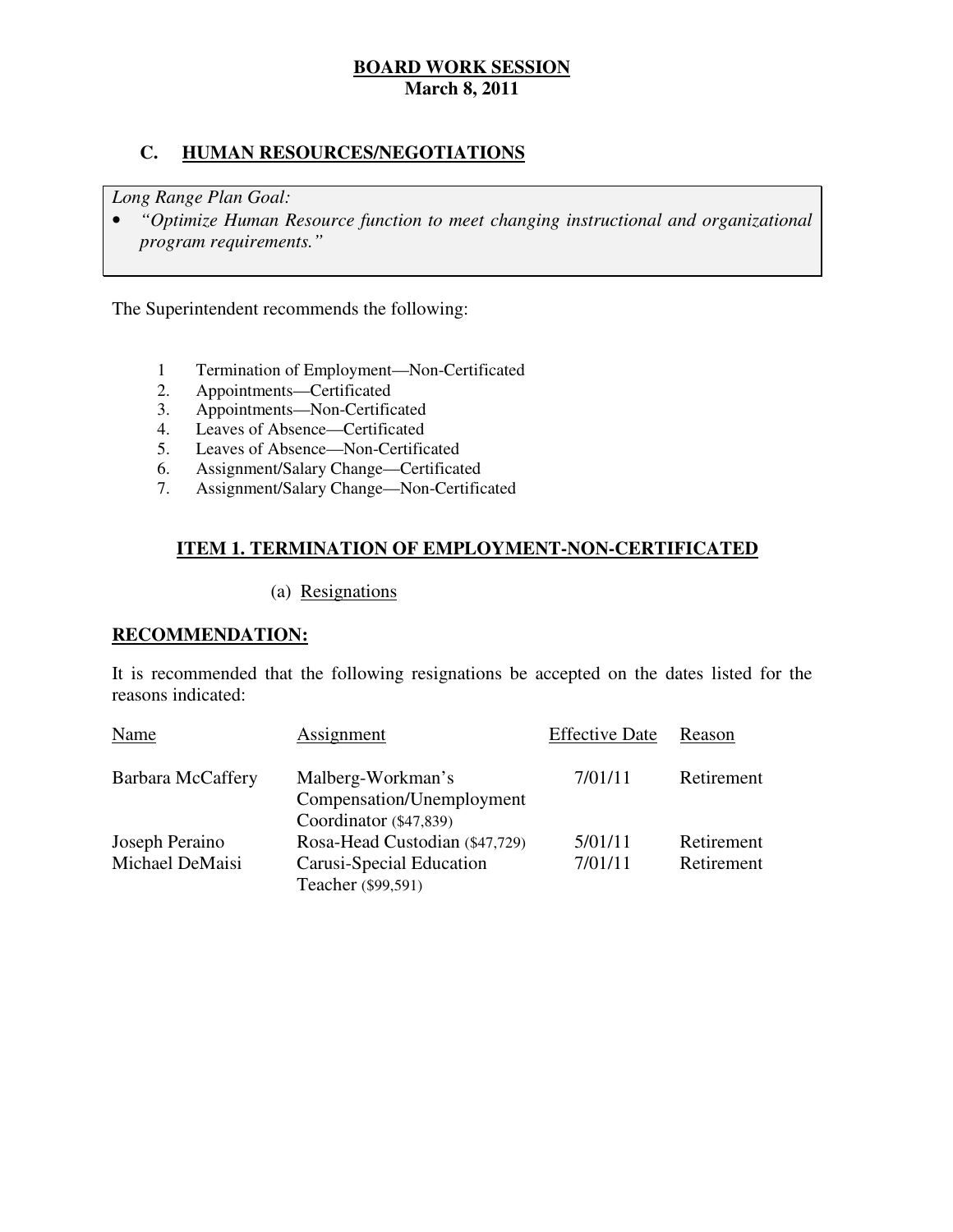# **C. HUMAN RESOURCES/NEGOTIATIONS**

# **ITEM 2. APPOINTMENTS—CERTIFICATED**

(a) Regular

### **RECOMMENDATION:**

 It is recommended that the person listed be approved for 2010-11 school year in accord with the data presented:

| Name               | Assignment                                                                                                                | <b>Effective Date</b>                      | <b>Hourly Rate/Salary</b>             |
|--------------------|---------------------------------------------------------------------------------------------------------------------------|--------------------------------------------|---------------------------------------|
| Chamblyn<br>Traino | Carusi-Special Education<br>(Long term substitute for T.<br>Bacani on leave of absence-budget<br>#11-213-100-101-45-0100) | $4/07/11 - 6/30/11$<br>(contract extended) | \$51,581 prorated<br>(Masters-step 5) |

# (b) Environmental Residency Program

## **RECOMMENDATION:**

 It is recommended that the persons listed be approved for the Environmental Residency Program for Beck Middle School at Mt. Misery during the weeks of 3/29/11, 4/05/11 and 4/12/11 at the rate of \$190.98 per diem for overnight (not to exceed three nights-unless otherwise noted at a cost of \$572.94/teacher.) Monies budgeted from account #11-130-100-101-66-0101.

| <b>Name</b>              | Name                     | Name                            | Name                                 |
|--------------------------|--------------------------|---------------------------------|--------------------------------------|
| Gary Haaf<br>Amy Graves  | Lisa Lipman<br>Ann Allen | Ramona Bregatta<br>Linda Ascola | Karen Kuliczkowski<br>Joseph DiCarlo |
| Lisa Riess               | Valarie McDonald         | Melanie Wyckoff                 | <b>Scott Klear</b>                   |
| <b>Christopher Corey</b> | Louis Tortu              | Marissa McKinney                | Danielle DiRenzo                     |
| Deborah Nemerofsky       |                          |                                 |                                      |

(c) Substitute Teachers/Nurse

## **RECOMMENDATION:**

 It is recommended that the persons listed be approved as substitute teachers/**nurses** for the 2010-11 school year effective 3/23/11-6/30/11. Monies budgeted from account #11-120 100-101-98-0101/11-130-100-101-98-0101/11-140-100-101-98-0101.

| <b>Name</b>            | Name                 | Name             |
|------------------------|----------------------|------------------|
| <b>Rosemary Canuso</b> | <b>Mallory Chase</b> | Allyson Browning |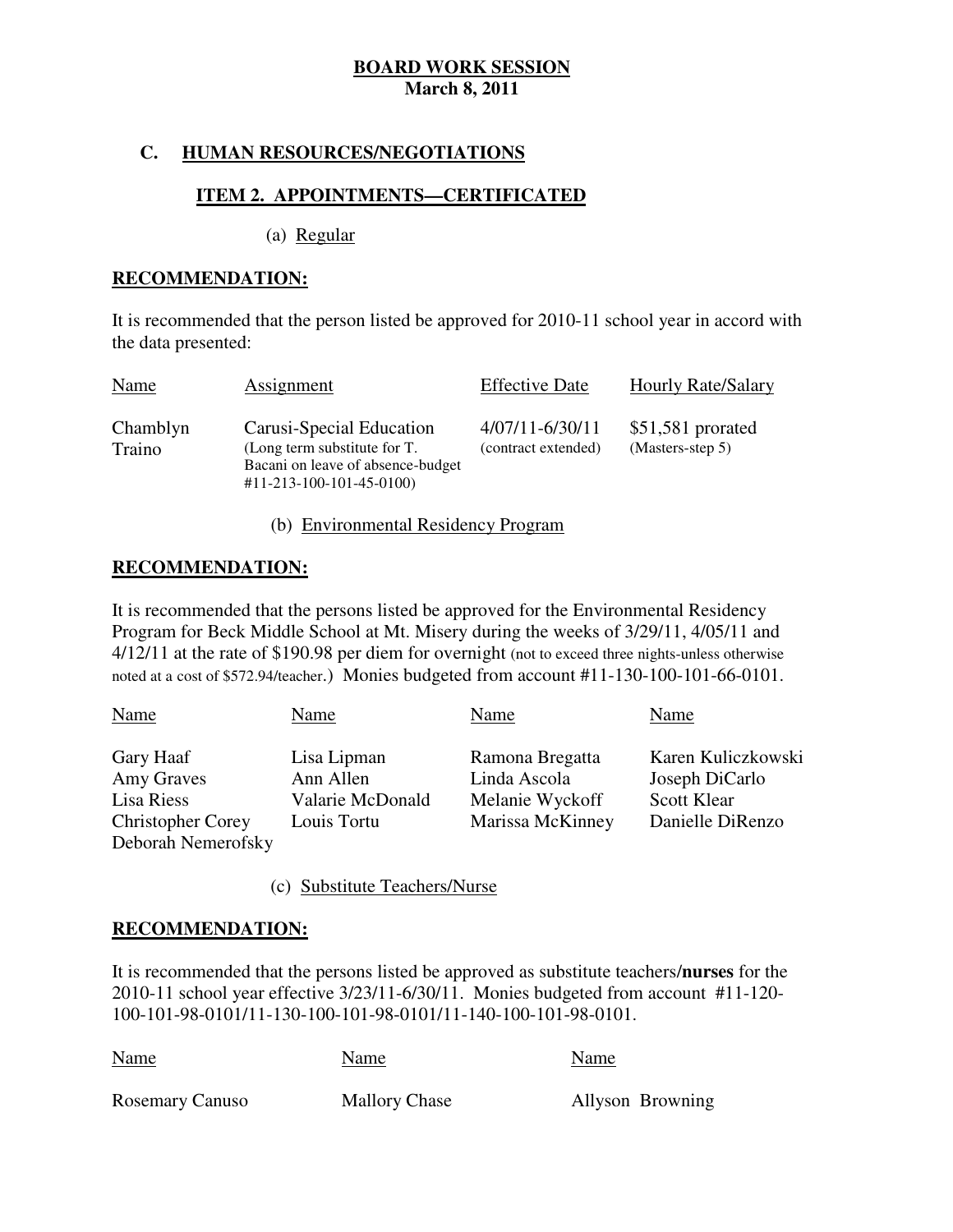# **C. HUMAN RESOURCES/NEGOTIATIONS**

# **ITEM 2. APPOINTMENTS—CERTIFICATED** – continued

### (d) Classroom Observation

### **RECOMMENDATION:**

 It is recommended that Carleen Dickinson, student at Burlington County College be approved for a classroom observation at Paine Elementary School effective 2/22/11 with Allyson Little as the Cooperating Teacher.

(e) Classroom Observation

## **RECOMMENDATION:**

 It is recommended that Jennifer Hayes, student at Rutgers University be approved for a classroom observation at Johnson Elementary School effective 2/22/11 with Melissa Reitano as the Cooperating Teacher.

(f) Practicum Experience

## **RECOMMENDATION:**

 It is recommended that the persons listed be approved for a practicum in accord with the data presented. presented.<br>
Name College/University Effective Date Cooperating School

| <b>Name</b> | College/University | <b>Effective Date</b>       | <b>Cooperating School</b> |
|-------------|--------------------|-----------------------------|---------------------------|
| Shara Harad | Temple             | 2/10/11-4/29/11             | Barclay                   |
| Maria Zurla | Temple             | $2/10/11 - 4/29/11$ Barclay |                           |

(g) Field Experience

## **RECOMMENDATION:**

 It is recommended that the persons listed be approved for a field experience in accord with the data presented:

| Name             | College/University   | <b>Effective Date</b> | Cooperating                |
|------------------|----------------------|-----------------------|----------------------------|
|                  |                      |                       | Teacher/Grade              |
| Rebecca Regan    | <b>Camden County</b> | 2/23/11-6/30/11       | Jayne Schafer/Barclay      |
| Javiera Figueroa | <b>Camden County</b> | 2/23/11-6/30/11       | <b>Esther Alpizar/CHHS</b> |
|                  |                      |                       | East                       |
| Karen Dillon     | Fairleigh Dickinson  | 2/23/11-6/30/11       | Christine Gill-Jaynee      |
|                  |                      |                       | Brosnan/Sharp              |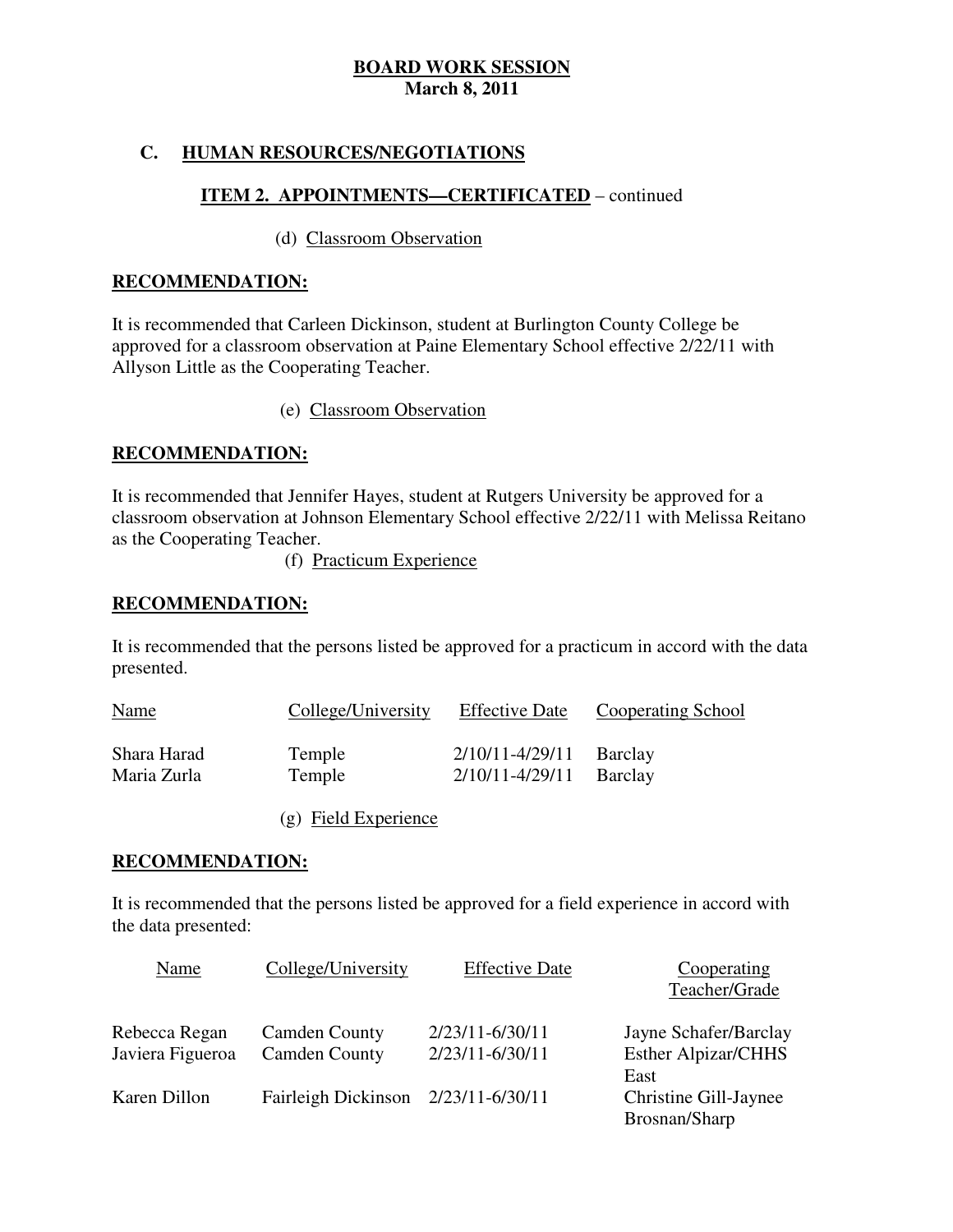# **C. HUMAN RESOURCES/NEGOTIATIONS**

# **ITEM 2. APPOINTMENTS—CERTIFICATED** – continued

# (h) Payment to Presenters

## **RECOMMENDATION:**

 It is recommended that the person listed be approved to present an after school workshops to teachers effective  $1/25/11-6/24/11$  at the rate of \$53.56.42/hr (not to exceed 6 hours) and \$71.42/hr (not to exceed 2 hours). Monies budgeted from account #20-275-200-100-99-0103.

Name

Maria Alejandra Rivas-Mintz

#### ٦ **ITEM 3. APPOINTMENTS-NON-CERTIFICATED**

## (a) Substitute Educational Assistants/Secretaries

# **RECOMMENDATION:**

 It is recommended that the persons listed be approved as substitute educational assistants/exceptional educational assistants/secretaries in accord with the data presented effective  $3/23/11$ -6/30/11 (unless otherwise noted). Monies budgeted from account #11-120-100-101-98-0101/11-130-100-101-98-0101/11-40-100-101-98-0101.

Christina Guerrieri Katie White Name Name Barbara McCaffery (secretary-effective 7/01/11) Marlene Goldhagen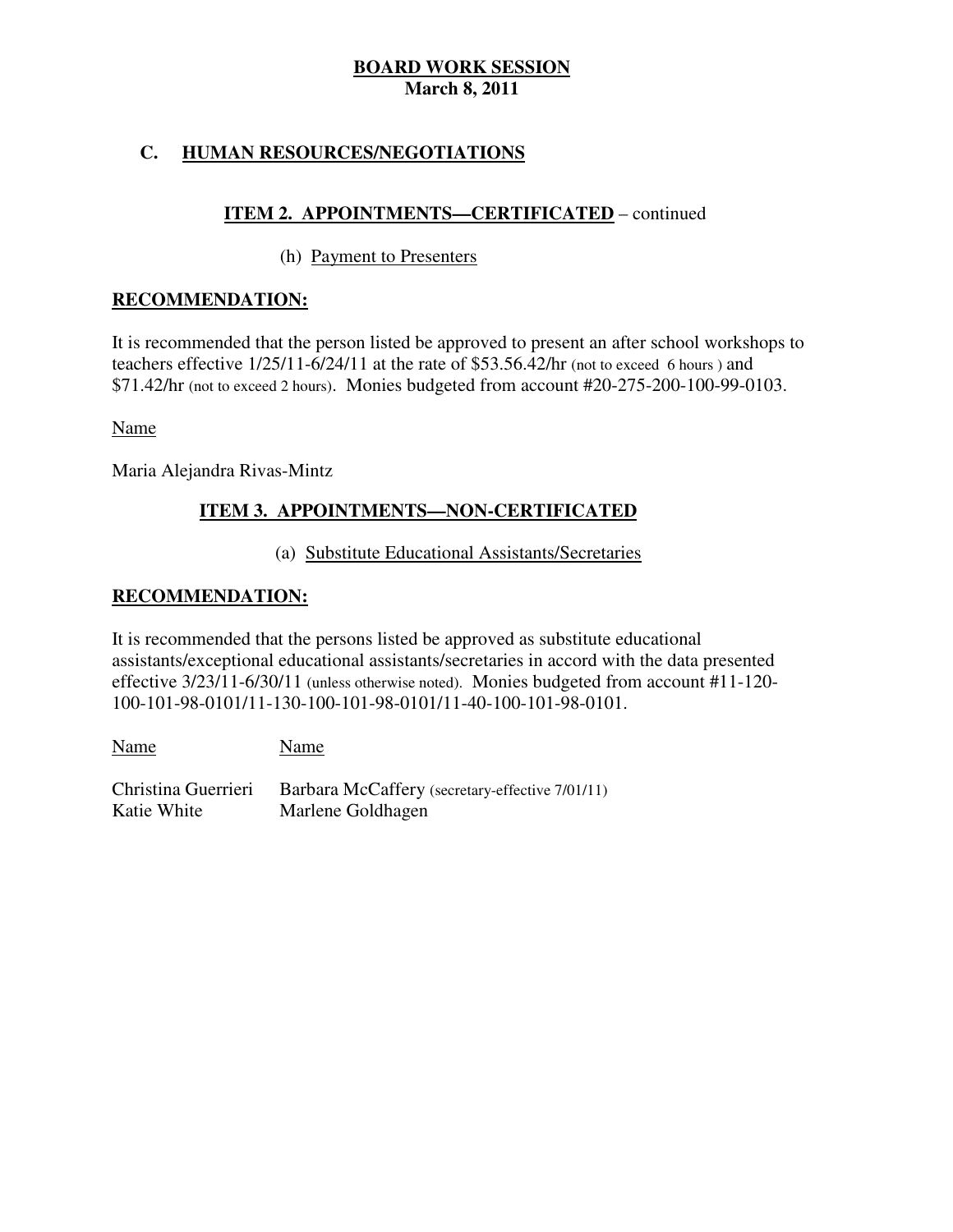# **C. HUMAN RESOURCES/NEGOTIATIONS**

# **ITEM 4. LEAVES OF ABSENCE—CERTIFICATED**

## (a) Leave of Absence, With/Without Pay

## **RECOMMENDATION:**

 It is recommended that the persons listed be approved for a leave of absence, with/without pay in accord with the data presented:

| Name                     | Assignment               | <b>Effective Date</b>                                        |
|--------------------------|--------------------------|--------------------------------------------------------------|
| Nina Israel-Zucker       | Harte-Spanish            | Leave with pay 2/08/11-2/15/11<br>(revised for dates)        |
| Lorraine Conklin         | Sharp/Mann-Art           | Leave with pay $1/18/11$ p.m.-<br>$2/25/11$ (leave extended) |
| Tara Bacani              | Carusi-Special Education | Leave without pay 3/03/11-6/30/11<br>(leave extended)        |
| Michelle<br>Kosmaczewski | Barton-Grade 1           | Leave without pay 12/8/10-3/15/11<br>(leave extended)        |
| <b>Christine Bass</b>    | <b>CHHS West-Music</b>   | Leave with pay 1/3/11-3/25/11<br>(leave extended)            |
| Leah Dryden              | <b>Beck-Humanities</b>   | Leave without pay 5/23/11-6/3/11<br>(leave extended)         |

# **ITEM 5. LEAVES OF ABSENCE—NON-CERTIFICATED**

(a) Leave of Absence, With/Without Pay

#### ٦ **RECOMMENDATION:**

 It is recommended that the persons listed be approved for leave of absence, with/without pay in accord with the data presented:

| Name                                   | Assignment                                                       | <b>Effective Date</b>                                                                      |
|----------------------------------------|------------------------------------------------------------------|--------------------------------------------------------------------------------------------|
| <b>Cheryl Shreeves</b><br>Juan Santana | <b>Barclay-Educational Assistant</b><br><b>CHHS East-Cleaner</b> | Leave with pay 2/07/11-2/11/11<br>Leave without pay 2/11/11-2/22/11                        |
| <b>Tammy Danfield</b>                  | Kilmer-Educational Assistant                                     | Leave without pay 2/21/11-3/08/11                                                          |
| Timika Smalls                          | Kilmer-Educational Assistant                                     | Leave with pay 1/31/11-until a<br>determination is made regarding a return<br>to work date |
| Jacquelyn Rocks                        | Malberg-Administrative<br>Assistant                              | Leave with pay 2/10/11-2/18/11                                                             |
| James Wood                             | <b>CHHS East-Campus Police</b>                                   | Leave with pay 3/23/11-4/19/11                                                             |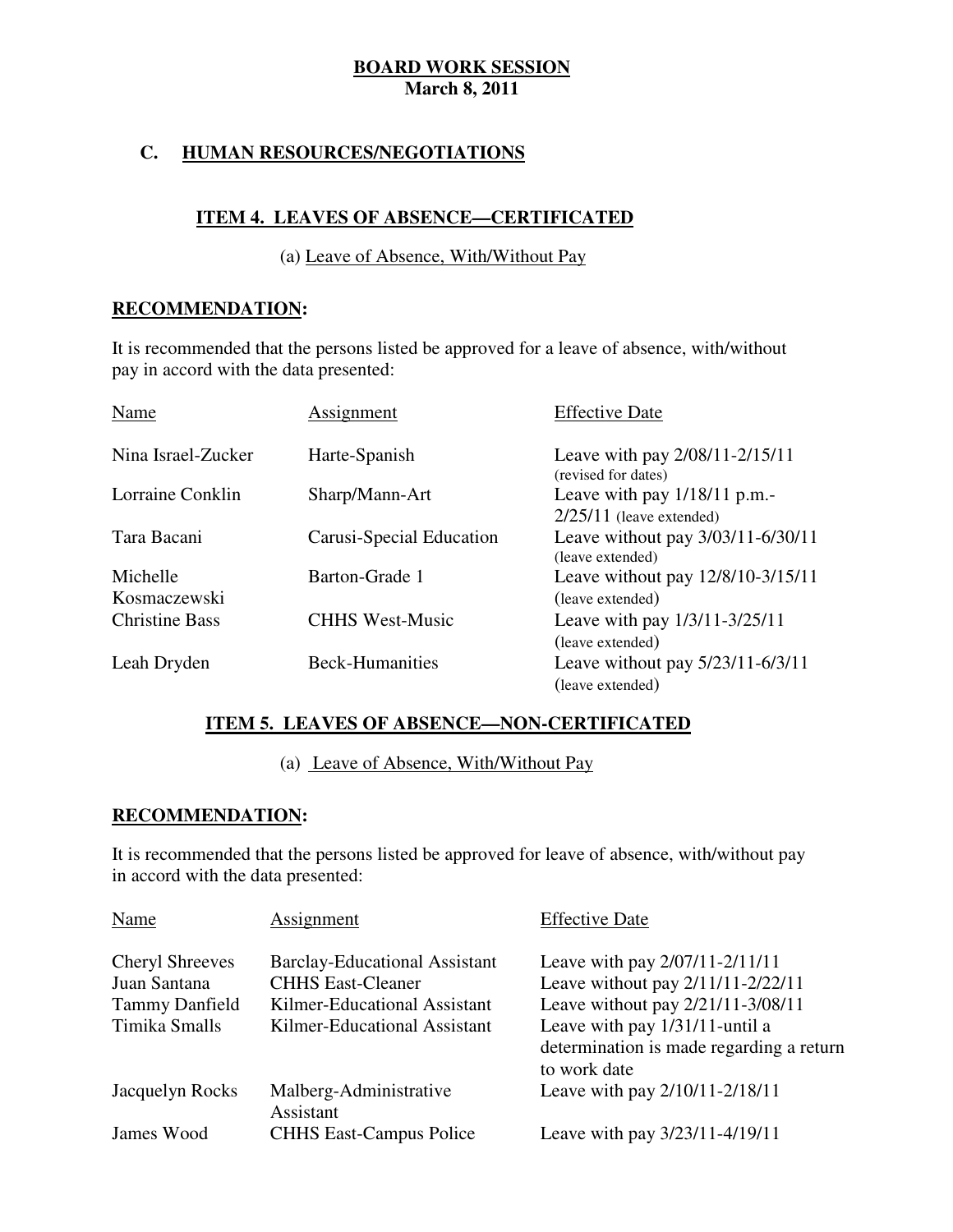## **C. HUMAN RESOURCES/NEGOTIATIONS**

#### **ITEM 6. ASSIGNMENT/SALARY CHANGE—CERTIFICATED**

#### (a) Salary Adjustment—Credits Earned

#### **RECOMMENDATION:**

 It is recommended that the persons listed be approved for a prorated salary adjustment for credits earned effective  $2/01/11-6/30/11$ :

|                  |             | From   |             |               | To     |             |          |
|------------------|-------------|--------|-------------|---------------|--------|-------------|----------|
| Name             | School      | Column | <b>Step</b> | <b>Salary</b> | Column | <b>Step</b> | Salary   |
|                  |             |        |             |               |        |             |          |
|                  | <b>CHHS</b> |        |             |               |        |             |          |
| David Allen      | East        | Ε      | 14          | \$71,379      | G      | 14          | \$75,270 |
| Danielle DiRenzo | Beck        | E      | 17          | \$94,900      | G      |             | \$96,960 |

## **ITEM 7. ASSIGNMENT/SALARY CHANGE—NON-CERTIFICATED**

#### (a) Reassignment

#### **RECOMMENDATION:**

 It is recommended that the person listed be reassigned to the position indicated for the 2010-11 school year and in accord with the data presented:

| <b>Name</b>        | From                                                                                | To                                                                                    | <b>Effective Date</b>   | Salary/Hourly<br>Rate |
|--------------------|-------------------------------------------------------------------------------------|---------------------------------------------------------------------------------------|-------------------------|-----------------------|
| Jerrel<br>Hamilton | Johnson-Teacher II,<br>$SACC$ (23.75 hrs/wk-<br>budget #60-990-320-101-58-<br>0001) | Johnson-Teacher<br>II, $SACC$ (10 hrs/wk-<br>budget #60-990-320-<br>$101 - 58 - 0001$ | 2/28/11-6/30/11 \$11.55 |                       |

(b) Salary Adjustment—Boiler License

#### **RECOMMENDATION:**

 It is recommended that the salary of Dolores Rodriguez, cleaner at Beck Middle School be adjusted effective  $2/24/11 - 6/30/11$  from \$25,891 to \$26,235 prorated for obtaining a boiler license.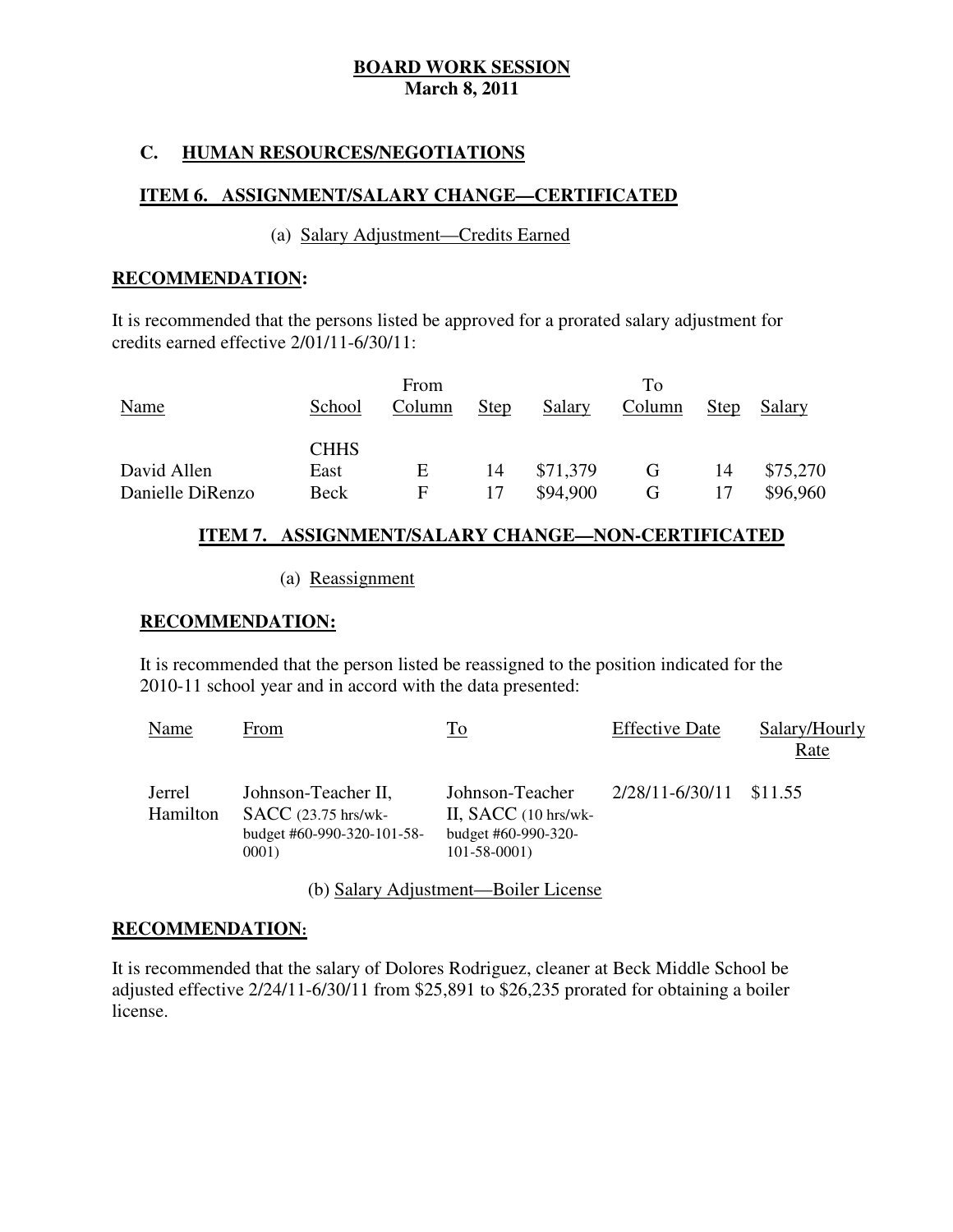# **C. HUMAN RESOURCES/NEGOTIATIONS**

# continued **ITEM 7. ASSIGNMENT/SALARY CHANGE—NON-CERTIFICATED** –

(c) Salary Adjustment

# **RECOMMENDATION:**

 It is recommended that the salary of Tracy Redmond, secretary to the principal at Sharp Elementary School be adjusted from \$31,319 (Level -1-step 1) to \$33,791 (Level-3-step 9) due to verification of previous experience.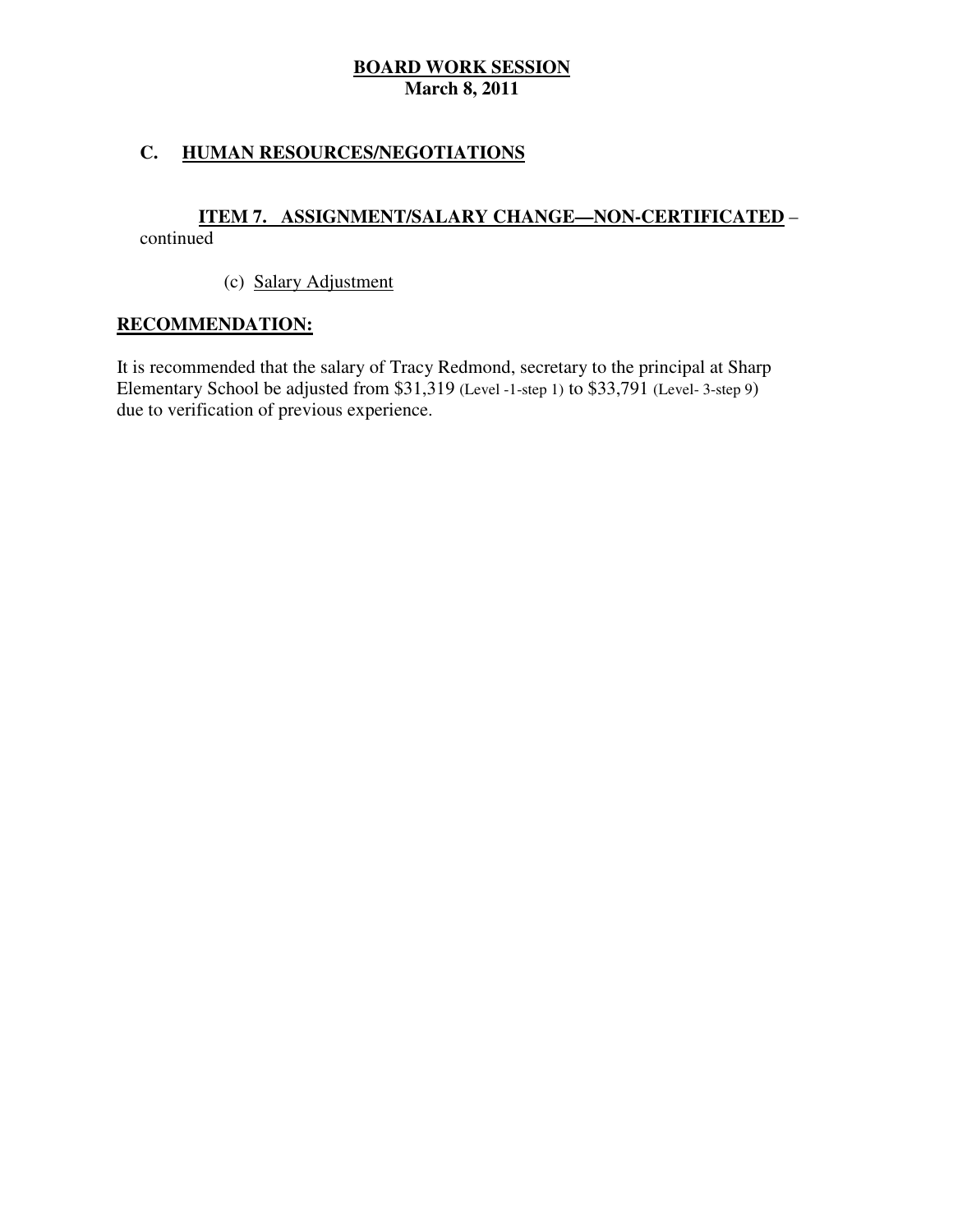# **D. POLICIES & LEGISLATION COMMITTEE**

 *Long Range Plan Goals:* 

 *"Board of Education members, administrators, teachers, parents and the community work together to ensure all students are provided with academic, social and emotional support necessary to create optimal conditions for high achievement, continued growth and personal development."* 

No Items